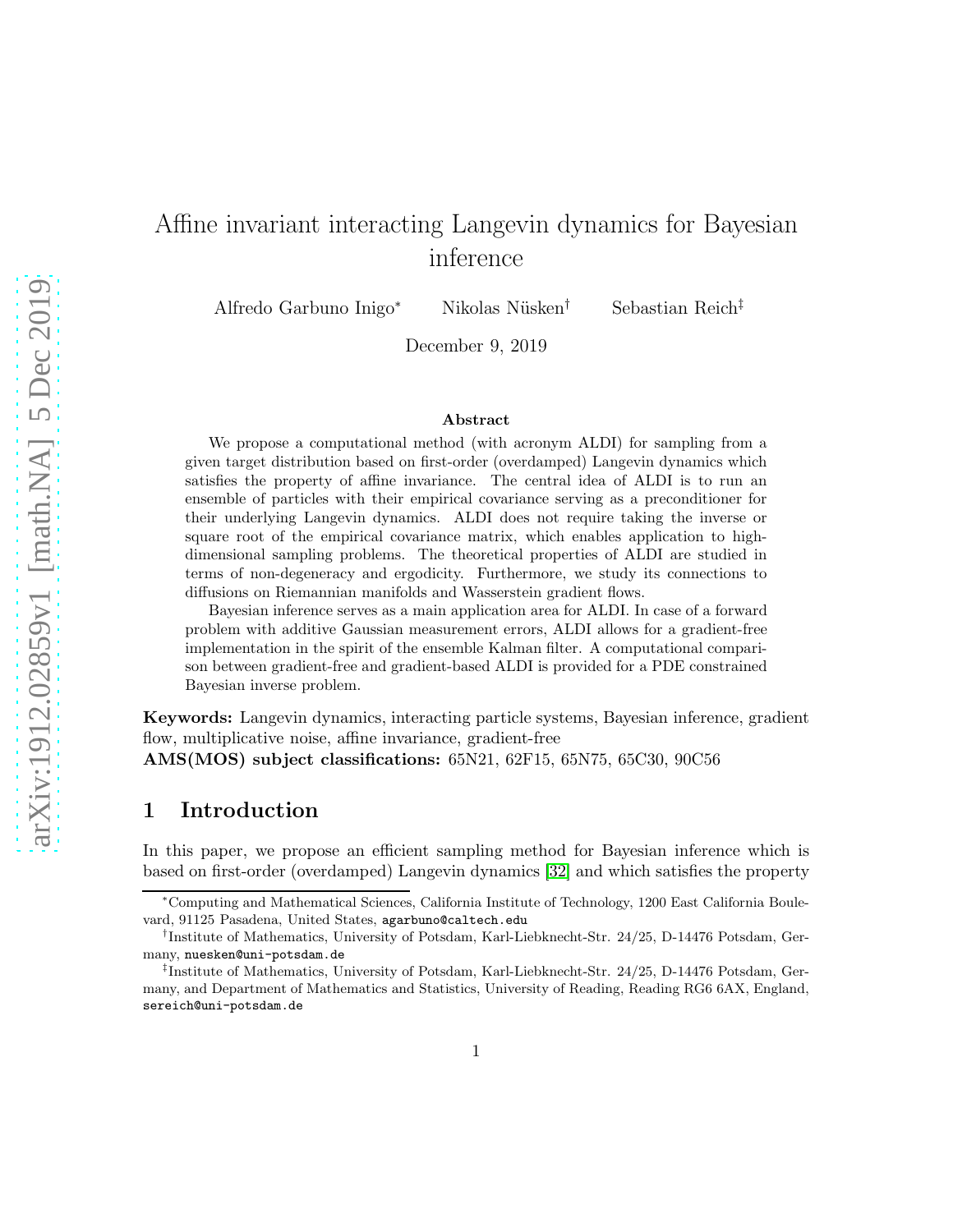of affine invariance [\[13\]](#page-26-0). Here affine invariance of a computational method refers to the fact that a method is invariant under an affine change of coordinates. A classical example is provided by Newton's method, while standard gradient descent is not affine invariant. The importance of affine invariance as a general guiding principle for the design of Monte Carlo sampling methods was first highlighted in the pioneering contribution [\[13\]](#page-26-0).

Langevin dynamics based sampling methods, on the other hand, have a long history in statistical physics [\[36\]](#page-27-1) and computational statistics [\[35\]](#page-27-2). An important step towards affine invariant Langevin sampling methods was taken through the introduction of Riemannian manifold Langevin Monte Carlo methods in [\[12\]](#page-26-1) with the metric tensor given by the Fisher information matrix. However, the Fisher information matrix is typically not available in closed form and/or is difficult to approximate numerically. Instead, an alternative approach was put forward in the unpublished Master thesis [\[14\]](#page-26-2), where an ensemble of Langevin samplers is combined to provide an empirical covariance matrix resulting in a preconditioned affine invariant MALA algorithm (see Remark [6](#page-8-0) for more details). This methodology was put into the wider context of dynamics-based sampling methods in [\[21\]](#page-26-3) with a focus on second-order Langevin dynamics.

An interesting link between ensembles of Langevin samplers and the ensemble Kalman filter [\[19,](#page-26-4) [33\]](#page-27-3), both relying on ensemble based empirical covariance matrices, has been established more recently in [\[11\]](#page-26-5) leading to a nonlinear Fokker–Planck equation for the associated mean-field equations and an associated Kalman–Wasserstein gradient flow structure in the space of probability measures. Furthermore, if applied to a Bayesian inverse problem with additive Gaussian measurement errors and nonlinear forward map, a gradient-free Langevin dynamics formulation has been proposed [\[11\]](#page-26-5) based on ideas previously exploited in the ensemble Kalman filter literature [\[10\]](#page-26-6).

The present paper builds upon the unpublished note [\[29\]](#page-27-4), which identifies a statistically consistent finite ensemble size implementation of the mean-field equations put forward in [\[11\]](#page-26-5). More precisely, it could be established that the proposed interacting Langevin dynamics possesses the desired posterior target measure as an invariant measure provided an appropriate correction term is added, which is due to the multiplicative noise in the preconditioned Langevin system. The correction term vanishes in the mean-field limit.

In addition, we establish in this paper the affine invariance of our finite ensemble size evolution equations (with acronym ALDI) through a particular choice of the multiplicative noise term and study the ergodicity properties of ALDI. In particular, it can be shown that ALDI is ergodic if the ensemble size,  $N$ , and the dimension,  $D$ , of the underlying random variable satisfy  $N > D+1$  and the empirical covariance matrix is non-degenerate at initial time. We emphasise that ALDI is straightforward to implement, does not require inversion or other matrix factorisations of the empirical covariance matrices (which is important for high-dimensional problems) and is applicable to a wide range of sampling problems.

Finally, a gradient-free formulation of ALDI in the spirit of [\[11\]](#page-26-5) is proposed for Bayesian inverse problems with additive Gaussian measurement errors. While the invariance of the posterior distribution is lost except for Gaussian likelihood functions, affine invariance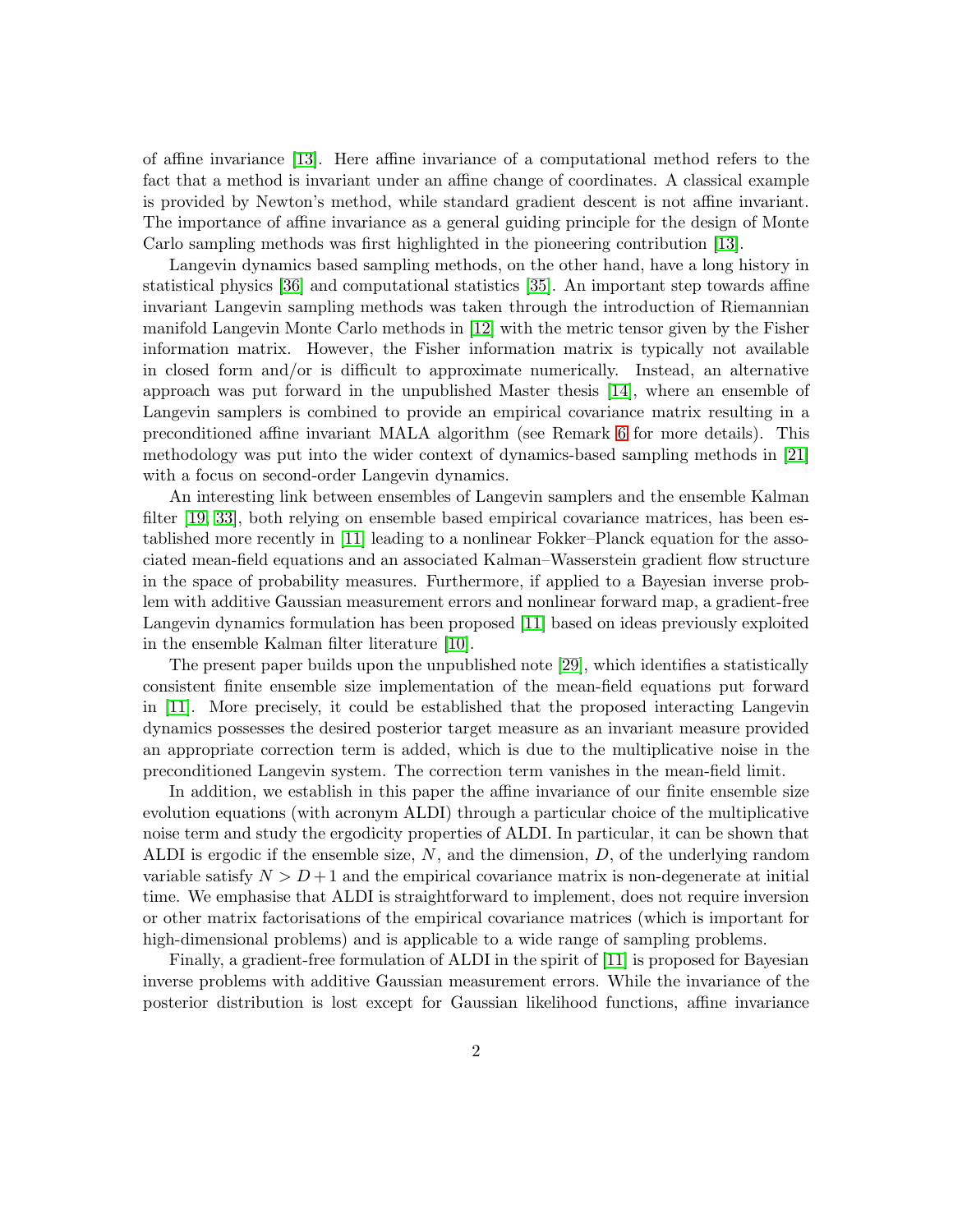is maintained. Numerical experiments are conducted for a PDE constrained Bayesian inference problem. The numerical results indicate in particular that it is entirely sufficient to implement ALDI with  $N = D + 2$  particles; the minimum size required for ergodicity to hold.

The remainder of this paper is structured as follows. The subsequent Section [2](#page-2-0) establishes the mathematical setting of the sampling problems considered in this paper and provides a unifying mathematical framework for ensemble-based Langevin dynamics equations. Given this framework, we formulate the key algorithmic requirements on the ensemble formulation proposed of this paper. We introduce the concept of affine invariance and prove affine invariance for the nonlinear Fokker–Planck equations put forward in [\[11\]](#page-26-5). The novel ALDI method is put forward in Section [3](#page-6-0) and its gradient-free variant in Section [4.](#page-9-0) The affine invariance, non-degeneracy and ergodicity of ALDI are proven in Section [5,](#page-10-0) where we also put our approach into the perspective of diffusion processes on Riemannian manifolds [\[12,](#page-26-1) [23\]](#page-27-5) and Wasserstein gradient flows [\[1,](#page-25-0) [38\]](#page-28-0). The importance of the correction term is demonstrated for a PDE constrained inverse problem [\[11\]](#page-26-5). We also compare the performance of the gradient-based and gradient-free formulations of ALDI and find that they both lead to comparable numerical results with the gradient-free formulation however much cheaper to implement. We conclude the paper with a summary section.

## <span id="page-2-0"></span>2 Mathematical problem formulation

We consider the computational problem of producing samples from a random variable U with values in  $\mathbb{R}^D$  and given probability density function (PDF)

$$
\pi^*(u) = \frac{1}{Z} \exp(-\Phi(u))\tag{1}
$$

where  $\Phi : \mathbb{R}^D \to \mathbb{R}$  is an appropriate potential and

$$
Z := \int_{\mathbb{R}^D} \exp(-\Phi(u)) \, \mathrm{d}u < \infty \tag{2}
$$

a normalisation constant.

<span id="page-2-1"></span>Example 1 (Bayesian inverse problems). The computational Bayesian inverse problem (BIP) of sampling a random variable U conditioned on an observation  $y \in \mathbb{R}^K$ , where the observations  $Y$  and the random variable  $U$  obey the forward model

<span id="page-2-2"></span>
$$
Y = \mathcal{G}(U) + \Xi,\tag{3}
$$

serves as the main motivation of this paper. Here,  $\mathcal{G}: \mathbb{R}^D \to \mathbb{R}^K$  denotes some nonlinear forward map and the mean zero  $\mathbb{R}^K$ -valued Gaussian random variable  $\Xi$  represents measurement errors with positive definite error covariance matrix  $R \in \mathbb{R}^{K \times K}$ . We assume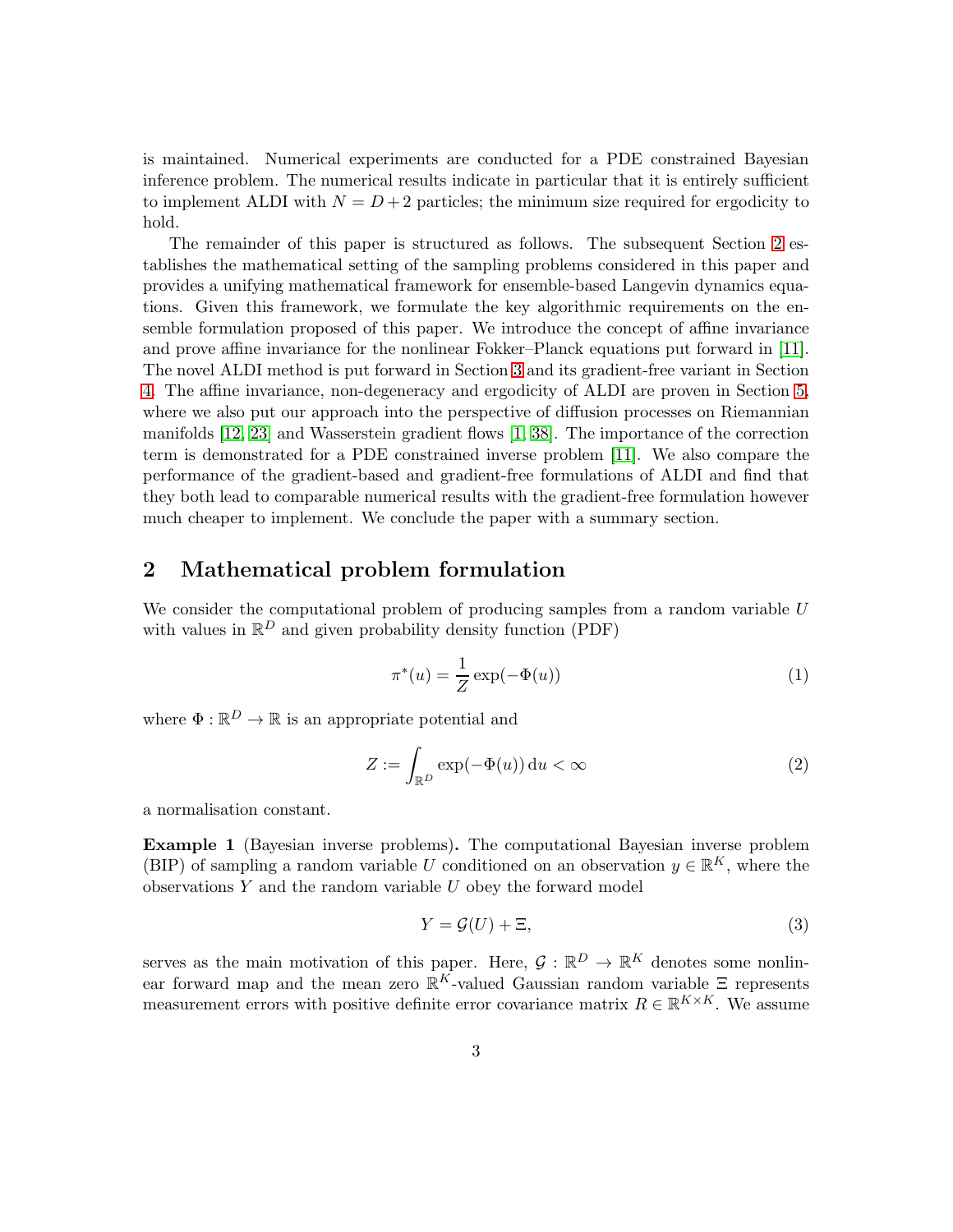that  $\Xi$  and  $U \sim \pi_0$  are independent. Then, by Bayes' theorem, the distribution of the conditional random variable  $U|y$  is determined by

$$
\pi(\mathrm{d}u|y) = \frac{1}{Z} \exp(-l(u; y)) \pi_0(\mathrm{d}u),\tag{4}
$$

with the least-squares misfit function

$$
l(x; y) = \frac{1}{2} ||R^{-\frac{1}{2}}(y - \mathcal{G}(u))||^2 =: \frac{1}{2} ||y - \mathcal{G}(u)||_R^2
$$
\n(5)

and the normalisation constant

$$
Z = \int_{\mathbb{R}^D} \exp(-l(u; y)) \,\pi_0(\mathrm{d}u) < \infty. \tag{6}
$$

If the prior PDF  $\pi_0$  is Gaussian with mean  $m_0 \in \mathbb{R}^D$  and covariance matrix  $P_0 \in \mathbb{R}^{D \times D}$ , then the posterior is absolutely continuous with respect to the Lebesgue measure on  $\mathbb{R}^D$ with PDF

$$
\pi^*(u) = \frac{1}{Z} \exp(-\Phi(u; y)),
$$
\n(7)

where

<span id="page-3-1"></span>
$$
\Phi(u; y) := l(u; y) + \frac{1}{2} ||u - m_0||_{P_0}^2.
$$
\n(8)

We write  $\Phi(u)$  for simplicity and ignore the dependence on the data y from now on.

The sampling methods considered in this paper are based on stochastic processes of N interacting particles  $U_t^{(i)} \in \mathbb{R}^D$ ,  $i = 1, \ldots, N$ , with the property that the marginal distributions in each of the particles  $U_t^{(i)}$  $t_t^{(i)}$  approximate  $\pi^*$  as  $t \to \infty$ . We treat the particle positions  $U_t^{(i)}$  $t_t^{(i)}$  as random vectors with values in  $\mathbb{R}^D$ , which we collect into the L-dimensional random vector

$$
\overline{U}_t = \left( \left( U_t^{(1)} \right)^{\mathrm{T}}, \left( U_t^{(2)} \right)^{\mathrm{T}}, \dots, \left( U_t^{(N)} \right)^{\mathrm{T}} \right)^{\mathrm{T}},\tag{9}
$$

with  $L = N \cdot D$ , and consider gradient-based evolution equations of the form

<span id="page-3-0"></span>
$$
d\overline{U}_t = -\mathcal{A}(\overline{U}_t) \nabla_{\overline{u}} \mathcal{V}(\overline{U}_t) dt + \Gamma(\overline{U}_t) dW_t,
$$
\n(10)

 $t \geq 0$ , for some positive semi-definite matrix-valued  $\mathcal{A}(\overline{u}) \in \mathbb{R}^{L \times L}$  and  $\Gamma(\overline{u}) \in \mathbb{R}^{L \times M}$ ,  $W_t$ standard M-dimensional Brownian motion, and  $V : \mathbb{R}^L \to \mathbb{R}$  a given potential. Here  $\overline{u}$ denotes an element in  $\mathbb{R}^L$  of the form

$$
\overline{u} = \left( \left( u^{(1)} \right)^{\mathrm{T}}, \left( u^{(2)} \right)^{\mathrm{T}}, \dots, \left( u^{(N)} \right)^{\mathrm{T}} \right)^{\mathrm{T}}, \tag{11}
$$

with all  $u^{(i)}$ ,  $i = 1, ..., N$ , elements of  $\mathbb{R}^D$ . Furthermore, the Itô interpretation [\[32\]](#page-27-0) of the multiplicative noise term in [\(10\)](#page-3-0) is to be used.

The main contribution of this paper consists in developing a particular instance of [\(10\)](#page-3-0) with the following three properties: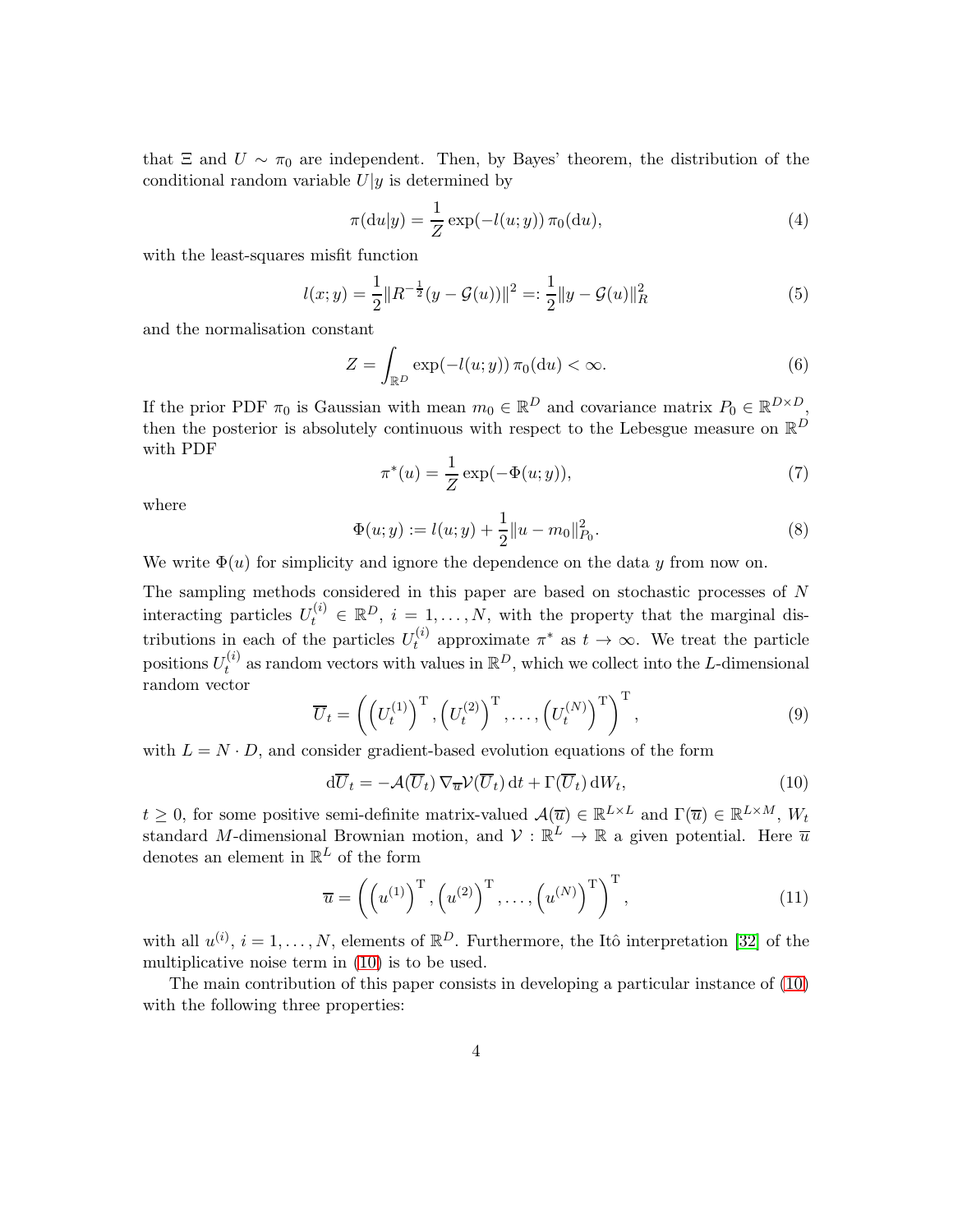(i) The product measure

<span id="page-4-3"></span>
$$
\overline{\pi}^*(\overline{u}) = \prod_{i=1}^N \pi^*\left(u^{(i)}\right)
$$
\n(12)

is invariant under the dynamics. Furthermore,  $\bar{\pi}^*$  is ergodic in the sense that the joint law of the process converges towards  $\overline{\pi}^*$  as  $t \to \infty$ , in an appropriate sense and under suitable conditions on the initialisation.

(ii) The equations [\(10\)](#page-3-0) are invariant under affine transformations

<span id="page-4-1"></span>
$$
U = MV + b \tag{13}
$$

with  $M \in \mathbb{R}^{D \times D}$  an invertible matrix and  $b \in \mathbb{R}^{D}$  a shift vector. A precise formulation of affine invariance is provided in Definition [2](#page-4-0) below. See also [\[13,](#page-26-0) [14,](#page-26-2) [21\]](#page-26-3).

(iii) The equations [\(10\)](#page-3-0) are straightforward and computationally efficient to implement, that is, do not require the inversion or factorisation of D-dimensional matrices and/or higher-order derivatives of the potential  $\mathcal V$ .

<span id="page-4-0"></span>Definition 2 (affine invariance). Following [\[13,](#page-26-0) [14,](#page-26-2) [21\]](#page-26-3), a formulation [\(10\)](#page-3-0) is called invariant under affine transformations of the form [\(13\)](#page-4-1), that is,

$$
U_t^{(i)} = MV_t^{(i)} + b,\t\t(14)
$$

if the resulting equations in the collective variable

$$
\overline{V}_t = \left( \left( V_t^{(1)} \right)^{\mathrm{T}}, \left( V_t^{(2)} \right)^{\mathrm{T}}, \dots, \left( V_t^{(N)} \right)^{\mathrm{T}} \right)^{\mathrm{T}} \tag{15}
$$

are given by

$$
\mathrm{d}\overline{V}_t = -\mathcal{A}(\overline{V}_t) \,\nabla_{\overline{v}} \widetilde{\mathcal{V}}(\overline{V}_t) \,\mathrm{d}t + \Gamma(\overline{V}_t) \,\mathrm{d}W_t,\tag{16}
$$

with the potential  $\widetilde{\mathcal{V}}$  defined by

$$
\widetilde{\mathcal{V}}(\overline{v}) = \mathcal{V}((I_{N \times N} \otimes M)\overline{v} + 1_N \otimes b), \tag{17}
$$

where  $1_N \in \mathbb{R}^N$  denotes a column vector of ones,  $A \otimes B$  the Kronecker product of two matrices, and  $I_{N\times N}$  the N-dimensional identity matrix.

Example 3 (Langevin dynamics). The classical example of [\(10\)](#page-3-0) is provided by the scaled first-order (overdamped) Langevin dynamics

<span id="page-4-2"></span>
$$
dU_t^{(i)} = -\mathcal{C}\,\nabla_u \Phi(U_t^{(i)})\,dt + \sqrt{2}\mathcal{C}^{1/2} dW_t^{(i)},\tag{18}
$$

where  $W_t^{(i)}$  $t^{(i)}$ ,  $i = 1, \ldots, N$ , denotes independent D-dimensional Brownian motion,  $C \in \mathbb{R}^{D \times D}$ is a constant symmetric positive-definite matrix and  $\mathcal{C}^{1/2}$  denotes its positive-definite square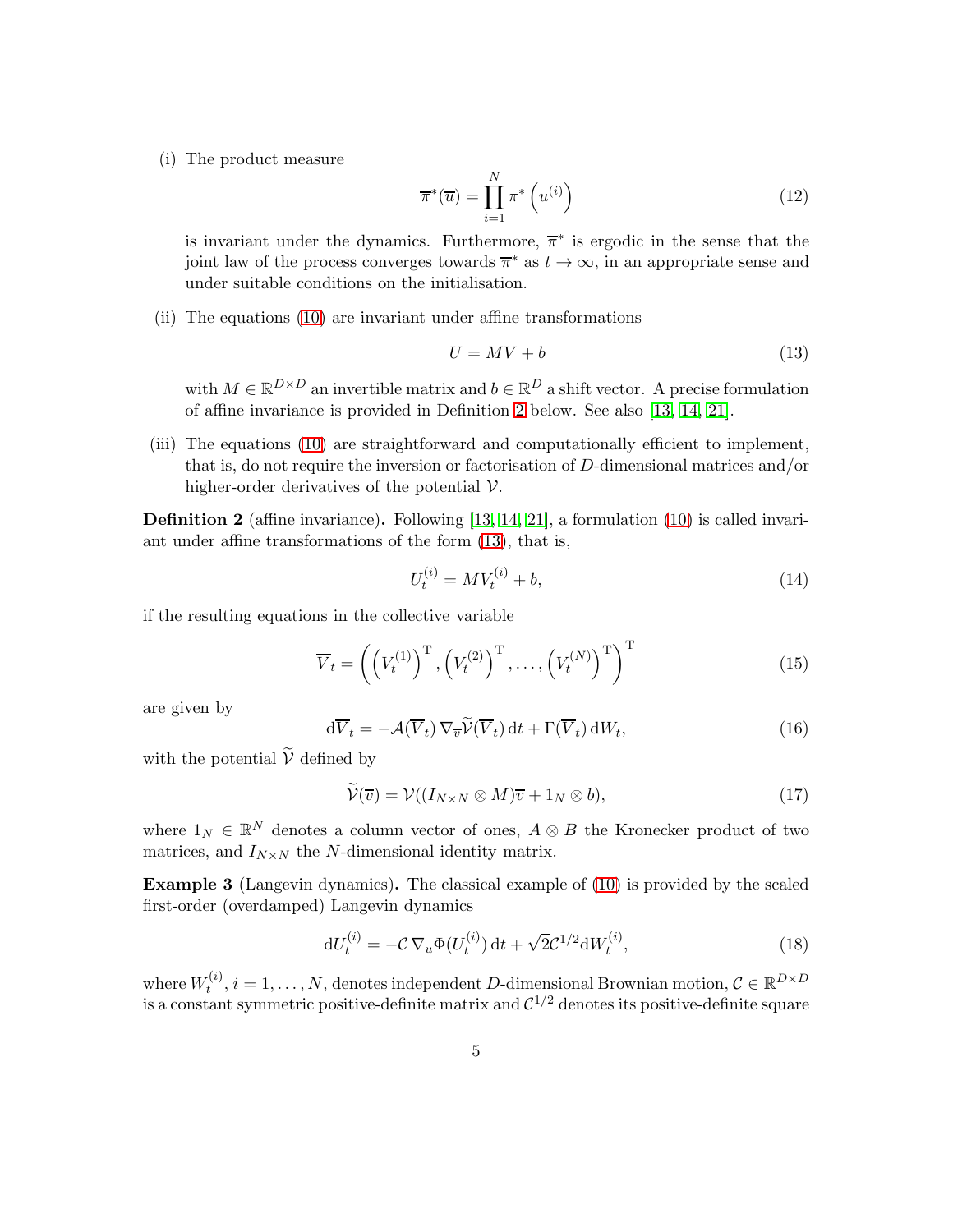root. In this case, the particles do not interact and  $\mathcal{A} = I_{N \times N} \otimes \mathcal{C}$ . Furthermore,  $\Gamma =$  $\sqrt{2}I_{N\times N}\otimes C^{1/2}$  and the potential V is given by

$$
\mathcal{V}(\overline{u}) = \sum_{i=1}^{N} \Phi(u^{(i)}).
$$
\n(19)

We note that [\(18\)](#page-4-2) satisfies items (i) and (iii) from above for any  $N \geq 1$  but not (ii), in general. As pointed out in [\[21\]](#page-26-3), the failure of [\(18\)](#page-4-2) to be affine invariant potentially leads to inefficient sampling when  $\Phi$  is poorly scaled with respect to C. More specifically, in the case of Bayesian inverse problems with Gaussian posterior, this scenario occurs when  $\mathcal C$  is vastly different from the target covariance.

Let  $\pi_t^{(i)}$  denote the PDF of the *i*<sup>th</sup> particle  $U_t^{(i)}$  $t_t^{(i)}$  at time  $t \geq 0$  with evolution equation [\(18\)](#page-4-2). Then these PDFs satisfy the Fokker–Planck equation

<span id="page-5-0"></span>
$$
\partial_t \pi_t = \nabla_u \cdot \left( \pi_t C \nabla_u \frac{\delta \text{KL}(\pi_t | \pi^*)}{\delta \pi_t} \right),\tag{20}
$$

with  $\pi_t = \pi_t^i$  and the Kullback–Leibler divergence defined by

$$
KL(\pi|\pi^*) = \int_{\mathbb{R}^D} \log\left(\frac{\pi(u)}{\pi^*(u)}\right) \pi(\mathrm{d}u). \tag{21}
$$

An important generalisation of the linear Fokker–Planck equation [\(20\)](#page-5-0) has been proposed in [\[11\]](#page-26-5). It relies on making the matrix  $\mathcal C$  dependent on the PDF  $\pi_t$  itself; thus leading to a nonlinear generalisation of [\(20\)](#page-5-0). More specifically,

<span id="page-5-1"></span>
$$
\mathcal{C}(\pi_t) = \mathbb{E}_{\pi_t} \left[ (u - \mu_t)(u - \mu_t)^{\mathrm{T}} \right], \qquad \mu_t = \mathbb{E}_{\pi_t} \left[ u \right]. \tag{22}
$$

This choice of  $\mathcal C$  is motivated by the gradient flow structure of the ensemble Kalman– Bucy filter, as first revealed in [\[4\]](#page-25-1), and gives rise to the Kalman–Wasserstein gradient flow structure of the associated nonlinear Fokker–Planck equation [\(20\)](#page-5-0) as introduced in [\[11\]](#page-26-5). Contrary to the classical Fokker–Planck equation [\(20\)](#page-5-0) with constant  $\mathcal{C}$ , the nonlinear Fokker–Planck equation with  $C = C(\pi_t)$  is invariant under affine transformations [\(13\)](#page-4-1).

<span id="page-5-2"></span>Lemma 4 (affine invariance of Kalman–Wasserstein dynamics). The nonlinear Fokker– Planck equation [\(20\)](#page-5-0) with  $C = C(\pi_t)$  is invariant under affine transformations [\(13\)](#page-4-1).

Proof. We define the pushforward PDFs

$$
\widetilde{\pi}_t(v) = |M| \pi_t(Mv + b), \qquad \widetilde{\pi}^*(v) = |M| \pi^*(Mv + b).
$$
\n(23)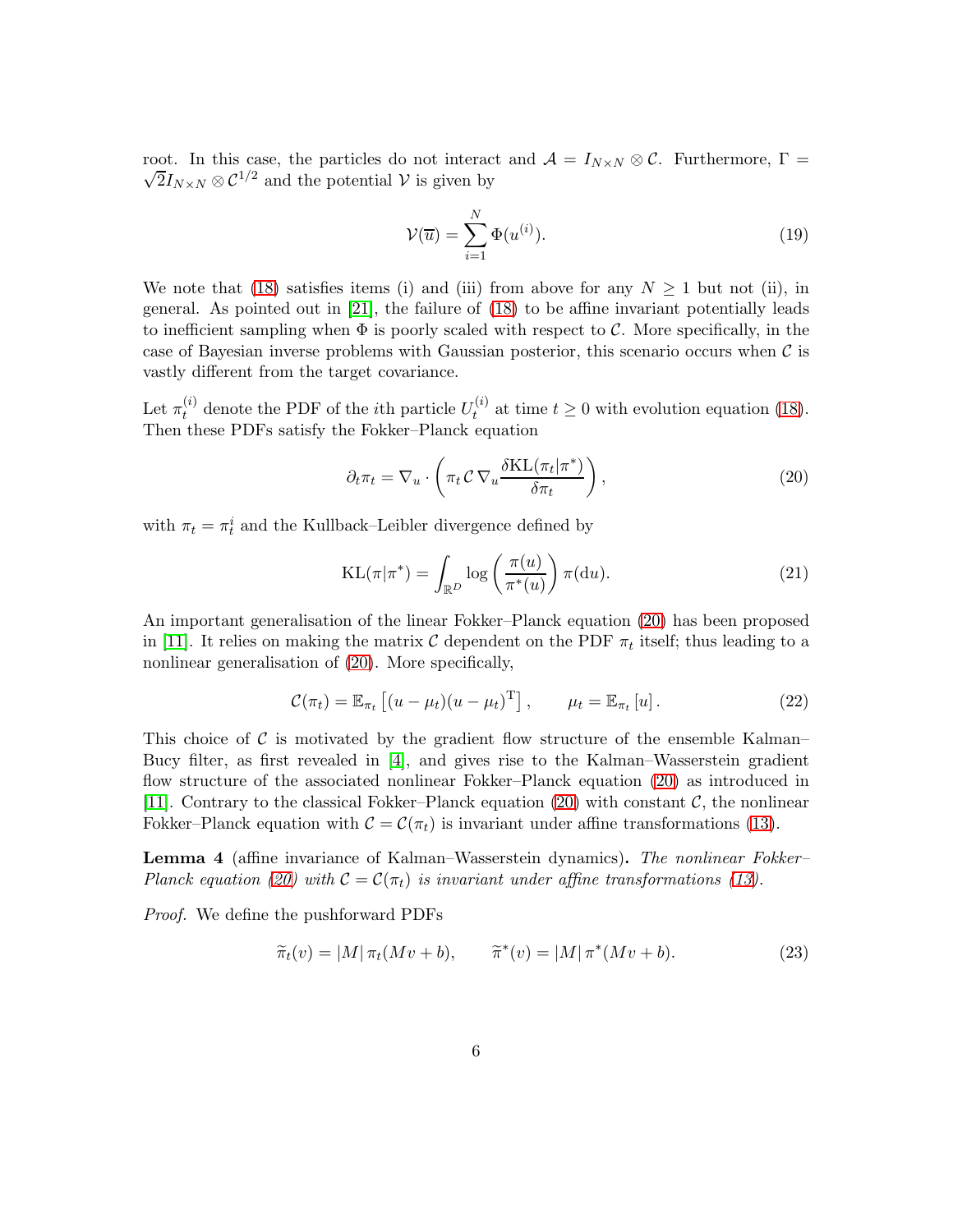$$
\partial_t \tilde{\pi}_t = |M| \partial_t \pi_t \tag{24a}
$$

$$
= |M| \nabla_u \cdot \left( \pi_t C(\pi_t) \nabla_u \frac{\delta \text{KL}(\pi_t | \pi^*)}{\delta \pi_t} \right) \tag{24b}
$$

$$
= \nabla_v \cdot \left( \tilde{\pi}_t C(\tilde{\pi}_t) \nabla_v \frac{\delta \text{KL}(\tilde{\pi}_t | \tilde{\pi}^*)}{\delta \tilde{\pi}_t} \right). \tag{24c}
$$

Here we have used that

$$
\mathcal{C}(\widetilde{\pi}_t) = M \mathcal{C}(\pi_t) M^{\mathrm{T}}, \qquad (25)
$$

as well as  $\nabla_v \widetilde{f}(v) = \nabla_v f(Mv+b) = M^{\mathrm{T}} \nabla_u f(u)$  for functions  $\widetilde{f}(v) = f(Mv+b) = f(u)$  and an analog statement for the divergence operator. Furthermore, the variational derivatives of the Kullback–Leibler divergences satisfy

<span id="page-6-2"></span>
$$
\frac{\delta \text{KL}(\pi_t | \pi^*)}{\delta \pi_t} = \log \left( \frac{\pi}{\pi^*} \right) = \log \left( \frac{\widetilde{\pi}}{\widetilde{\pi}^*} \right) = \frac{\delta \text{KL}(\widetilde{\pi}_t | \widetilde{\pi}^*)}{\delta \widetilde{\pi}_t}.
$$
\n(26)

$$
\sqcap
$$

Building upon the affine invariance property of the nonlinear Fokker–Planck equation [\(20\)](#page-5-0) with  $C = C(\pi_t)$  as in [\(22\)](#page-5-1), we demonstrate in the following section how to obtain stochastic evolution equations of the form  $(10)$  which satisfy all three properties  $(i)$ – $(iii)$  from above.

# <span id="page-6-0"></span>3 Affine invariant interacting Langevin dynamics

As noted in the previous section, the nonlinear Fokker-Planck evolution [\(20\)](#page-5-0)-[\(22\)](#page-5-1) satisfies invariance of the target measure  $\bar{\pi}^*$  (property (i)) as well as affine invariance (property (ii)). In this section, we address (iii), that is, we present an interacting particle system of the form [\(10\)](#page-3-0) which has [\(20\)](#page-5-0) as its mean field limit while still maintaining properties (i) and (ii) for any finite number of particles.

In order to define our interacting particle system, let us first define the empirical covariance and mean

$$
C_N(\overline{u}) = \frac{1}{N} \sum_{i=1}^N \left( u^{(i)} - \mu_N(\overline{u}) \right) \left( u^{(i)} - \mu_N(\overline{u}) \right)^{\mathrm{T}}, \qquad \mu_N(\overline{u}) = \frac{1}{N} \sum_{i=1}^N u^{(i)}, \qquad (27)
$$

that is, the particle-based estimators of the quantities defined in [\(22\)](#page-5-1), and furthermore fix the (non-quadratic) square root

<span id="page-6-1"></span>
$$
\mathcal{C}_N^{1/2}(\overline{u}) := \frac{1}{\sqrt{N}} \left( u^{(1)} - \mu_N(\overline{u}), u^{(2)} - \mu_N(\overline{u}), \cdots, u^{(N)} - \mu_N(\overline{u}) \right) \in \mathbb{R}^{D \times N}.
$$
 (28)

Then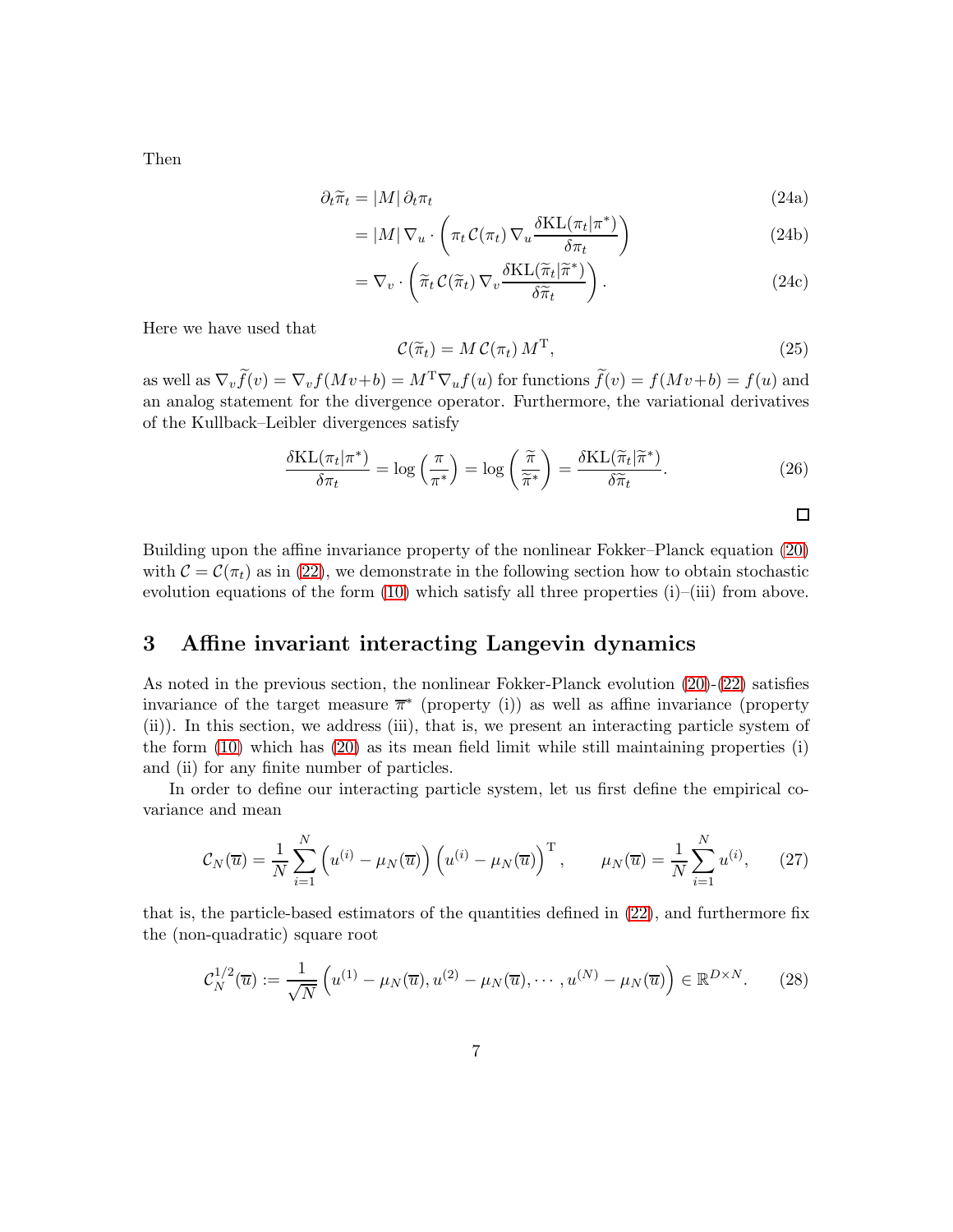For a moment, let us assume that  $\overline{u} \in \mathbb{R}^L$  is such that  $\mathcal{C}_N(\overline{u})$  is invertible (we will comment on this assumption following Definition [5,](#page-7-0) see also Proposition [11\)](#page-11-0) and choose the preconditioning matrix

<span id="page-7-4"></span>
$$
\mathcal{A}(\overline{u}) = I_{N \times N} \otimes \mathcal{C}_N(\overline{u}) = \begin{pmatrix} \mathcal{C}_N(\overline{u}) & 0 & \dots & 0 \\ 0 & \mathcal{C}_N(\overline{u}) & \dots & \vdots \\ \vdots & \ddots & \vdots \\ 0 & \dots & \dots & \mathcal{C}_N(\overline{u}) \end{pmatrix} \in \mathbb{R}^{L \times L},
$$
 (29)

the potential

<span id="page-7-2"></span>
$$
\mathcal{V}(\overline{u}) = \sum_{i=1}^{N} \Phi(u^{(i)}) - \frac{D+1}{2} \log |\mathcal{C}_N(\overline{u})|, \tag{30}
$$

and the diffusion matrix

$$
\Gamma(\overline{u}) = \sqrt{2}I_{N\times N} \otimes \mathcal{C}_N^{1/2}(\overline{u}) = \sqrt{2} \begin{pmatrix} \mathcal{C}_N^{1/2}(\overline{u}) & 0 & \cdots & 0 \\ 0 & \mathcal{C}_N^{1/2}(\overline{u}) & \cdots & \vdots \\ \vdots & \ddots & \vdots & \vdots \\ 0 & \cdots & \cdots & \mathcal{C}_N^{1/2}(\overline{u}) \end{pmatrix} \in \mathbb{R}^{L\times N^2}
$$
(31)

in [\(10\)](#page-3-0), that is,  $M = N^2$ . Using the identity

<span id="page-7-3"></span>
$$
\mathcal{C}_N(\overline{u}) \nabla_{u^{(i)}} \log |\mathcal{C}_N(\overline{u})| = \frac{2}{N} \left( u^{(i)} - \mu_N(\overline{u}) \right), \tag{32}
$$

which follows from Jacobi's formula for the derivative of determinants (see the Appendix for more details), we derive the following explicit form of the proposed interacting particle Langevin dynamics.

<span id="page-7-0"></span>Definition 5 (ALDI method). The affine invariant Langevin dynamics (ALDI) is given by

<span id="page-7-1"></span>
$$
\mathrm{d}U_t^{(i)} = -\mathcal{C}_N(\overline{U}_t)\nabla_{u^{(i)}}\Phi(U_t^{(i)})\,\mathrm{d}t + \frac{D+1}{N}\left(U_t^{(i)} - \mu_N(\overline{U}_t)\right)\mathrm{d}t + \sqrt{2}\mathcal{C}_N^{1/2}(\overline{U}_t)\,\mathrm{d}W_t^{(i)},\tag{33}
$$

for  $i = 1, ..., N$ , where  $W_t^{(i)}$  denotes N-dimensional standard Brownian motion.

We emphasise that the square root  $\mathcal{C}_N^{1/2}$  $N^{1/2}(\overline{u})$ , as defined in [\(28\)](#page-6-1), does not require computationally expensive matrix factorisations, and hence the formulation [\(33\)](#page-7-1) satisfies the requirement (iii). Note that although defining  $V$  as in [\(30\)](#page-7-2) necessitates  $N > D$  in order for the empirical covariance matrix  $\mathcal{C}_N(\overline{u})$  to be non-singular, the terms in [\(33\)](#page-7-1) are well-defined also for  $N \leq D$ . While a non-singular  $\mathcal{C}_N(\overline{u})$  is required generically for the ALDI method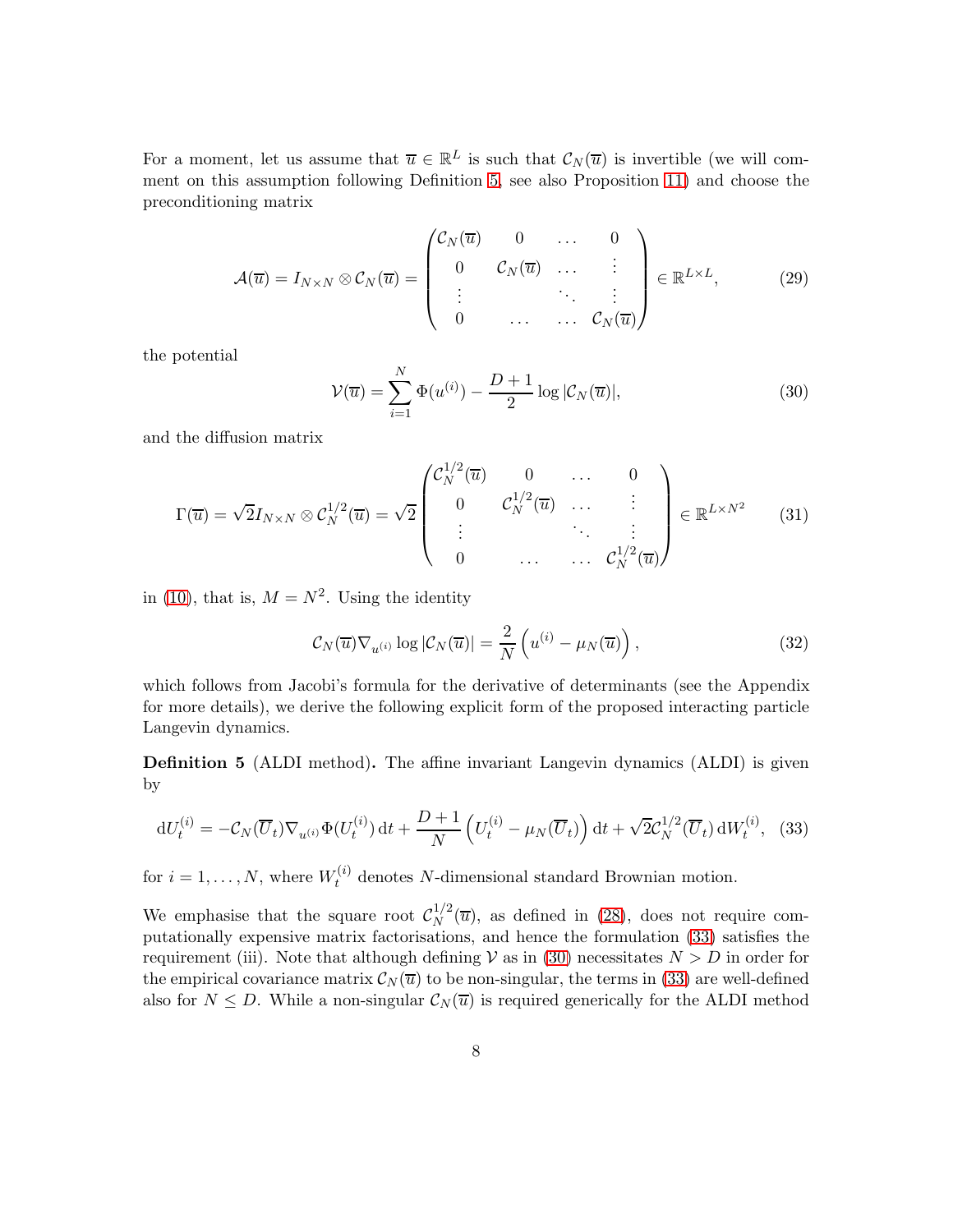to sample from the invariant measure  $\overline{\pi}^*$  (see the discussion in Section [5.1\)](#page-10-1), a smaller number of particles, N, is sometimes desirable in order to reduce the computational cost for high-dimensional BIPs.

If indeed  $N \leq D$ , than  $\mathcal{C}_N(\overline{u})$  is singular and the dynamics of the interacting particle system  $(33)$  is restricted to the linear subspace spanned by the N initial particle positions  $U_0^{(i)}$  $\mathbf{r}_0^{(i)}$ , that is,

<span id="page-8-1"></span>
$$
U_t^{(i)} = \sum_{j=1}^N m_t^{ij} U_0^{(j)}.
$$
\n(34)

Stochastic differential equations in the  $N^2$  scalar coefficients  $m_t^{ij}$  $t_i^{ij}$  can easily be derived from [\(33\)](#page-7-1) using the *ansatz* [\(34\)](#page-8-1). In other words, provided that the initial samples  $U_0^{(i)}$  $0^{(i)}$  are ap-propriately chosen, an implementation of [\(33\)](#page-7-1) with  $N \leq D$  can lead to a computationally efficient reduction of the BIP onto a lower dimensional linear subspace. The affine invariance of [\(33\)](#page-7-1) holds regardless of the ensemble size and is discussed in Section [5.2](#page-12-0) in more detail.

<span id="page-8-0"></span>Remark 6 (previous work). The idea of an affine invariant Monte Carlo method based on Langevin dynamics using an ensemble of particles and its empirical covariance first appeared in the unpublished Master thesis [\[14\]](#page-26-2). More specifically, the author proposes an affine invariant modification of the popular MALA algorithm [\[35,](#page-27-2) [12\]](#page-26-1), where each particle  $U_k^{(i)}$  $k_k^{(i)}$ ,  $i = 1, \ldots, N$ , is sequentially updated at time-step k using the proposal

$$
U_{k+1}^{(i)} = U_k^{(i)} - h M_k^{(i)} \nabla_u \Phi(U_k^{(i)}) + \sqrt{2h} L_k^{(i)} \Xi_k^{(i)}
$$
(35)

where  $h > 0$  is the step-size,  $M_k^{(i)}$  $\kappa_k^{(i)}$  is an empirical covariance matrix based on a set of particles not including  $U_k^{(i)}$  $_k^{(i)},L_k^{(i)}$  $\mathop{ k}\limits^{(i)}$  is a square root of  $M_k^{(i)}$  $k^{(i)}$ , that is,  $M_k^{(i)} = L_k^{(i)}$  $_k^{(i)}(L_k^{(i)}$  $_{k}^{(i)}$ )<sup>T</sup>, and  $\Xi_{k}^{(i)}$ is a D-dimensional Gaussian random variable with mean zero and covariance matrix  $I_{D\times D}$ . Independently of [\[14\]](#page-26-2), a general time-continuous framework for affine invariant interacting particle formulations has been developed in [\[21\]](#page-26-3) and affine invariant implementations of second-order Langevin dynamics using empirical covariance matrices are studied in detail.

More recently, ensemble preconditioned first-order Langevin dynamics has been revisited in [\[11\]](#page-26-5) with an emphasis on its mean-field limit and its connection to the ensemble Kalman filter [\[10,](#page-26-6) [19,](#page-26-4) [33\]](#page-27-3). In fact, [\(33\)](#page-7-1) appeared first in [\[11\]](#page-26-5) without the correction term

<span id="page-8-2"></span>
$$
\frac{D+1}{N} \left( U_t^{(i)} - \mu_N(\overline{U}_t) \right) \tag{36}
$$

and with  $\mathcal{C}_N^{1/2}$  $N^{1/2}(\overline{u})$  being replaced by the symmetric matrix square root of the covariance matrix  $\mathcal{C}_N(\overline{u})$ . The correction term [\(36\)](#page-8-2) in [\(33\)](#page-7-1) is, however, needed for  $\overline{\pi}^*$  to be an invariant distribution under the resulting interacting particle system [\(10\)](#page-3-0) and first appeared in the unpublished note [\[29\]](#page-27-4). The invariance of  $\overline{\pi}^*$  under [\(33\)](#page-7-1) is proven in Section [5.1.](#page-10-1)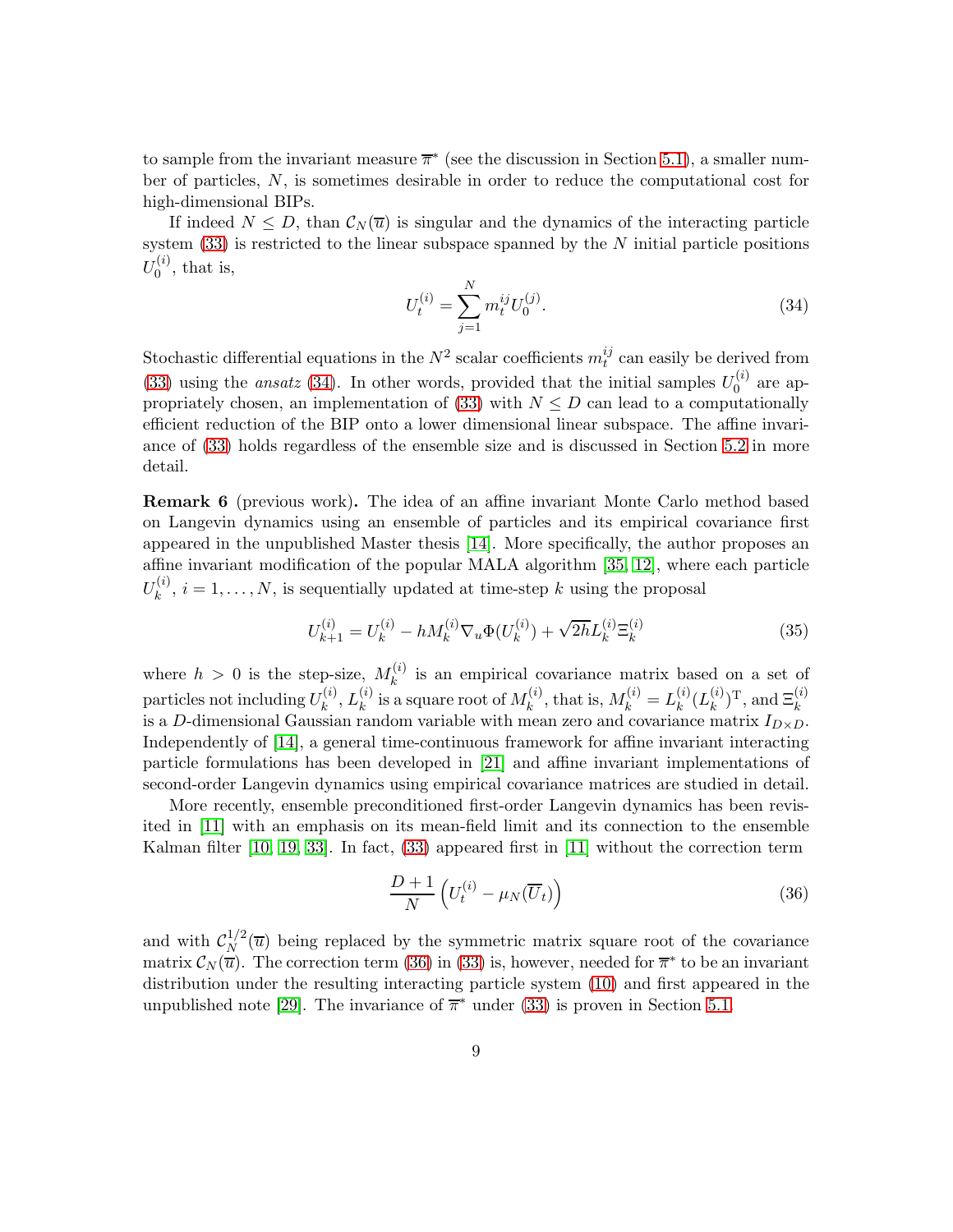The correction term [\(36\)](#page-8-2) vanishes as  $N \to \infty$  for D fixed which justifies the nonlinear Fokker–Planck equation [\(20\)](#page-5-0) with  $\mathcal{C} = \mathcal{C}(\pi_t)$  in this mean-field limit. See [\[11\]](#page-26-5) for more details.

We note that a general discussion on necessary correction terms for Langevin dynamics with multiplicative noise can, for example, be found in [\[35,](#page-27-2) [12\]](#page-26-1) from the perspective of Riemannian Brownian motion. We also note that general conditions on diffusion processes that guarantee invariance of a given target distribution have been investigated in [\[8,](#page-26-7) Section 2.2] and [\[24,](#page-27-6) [21\]](#page-26-3).

The specific form of the multiplicative noise term in [\(33\)](#page-7-1) avoids matrix factorisations and ensures the affine invariance of ALDI as demonstrated in Section [5.2.](#page-12-0)

### <span id="page-9-0"></span>4 Approximate gradient-free sampling

A central idea put forward in [\[11\]](#page-26-5) (see also [\[31\]](#page-27-7)) in the context of BIPs described in Example [1](#page-2-1) is to combine the preconditioned Langevin dynamics with gradient-free formulations of the ensemble Kalman filter. Recalling the forward map  $\mathcal G$  from [\(3\)](#page-2-2), the empirical crosscorrelation matrix  $\mathcal{D}_N(\overline{u}) \in \mathbb{R}^{D \times K}$  is defined via

$$
\mathcal{D}_N(\overline{u}) = \frac{1}{N} \sum_{i=1}^N \left( u^{(i)} - \mu_N(\overline{u}) \right) \left( \mathcal{G}(u^{(i)}) - \mu_N(\overline{\mathcal{G}}) \right)^{\mathrm{T}}, \qquad \mu_N(\overline{\mathcal{G}}) = \frac{1}{N} \sum_{i=1}^N \mathcal{G}(u^{(i)}). \tag{37}
$$

We now make the approximation  $C_N \nabla_u \mathcal{G} \approx \mathcal{D}_N$ , motivated by the fact that this is exact for affine forward maps,  $\mathcal{G}(u) = Gu + c$ . For background on this approach, we refer to [\[10,](#page-26-6) Appendix A.1. In terms of the ALDI formulation [\(33\)](#page-7-1) and the potential  $\Phi(u)$ , given by [\(8\)](#page-3-1), we obtain:

**Definition 7** (gradient-free ALDI). Given a potential  $\Phi(u)$  of the form [\(8\)](#page-3-1), the gradientfree ALDI formulation is given by

$$
dU_t^{(i)} = -\left\{ \mathcal{D}_N(\overline{U}_t) R^{-1} \left( \mathcal{G}(U_t^{(i)}) - y \right) + \mathcal{C}_N(\overline{U}_t) P_0^{-1} (U_t^{(i)} - m_0) \right\} dt \tag{38a}
$$

<span id="page-9-1"></span>
$$
+\frac{D+1}{N}\left(U_t^{(i)}-\mu_N(\overline{U}_t)\right)dt+\sqrt{2}\mathcal{C}_N^{1/2}(\overline{U}_t)\,dW_t^{(i)},\tag{38b}
$$

for  $i = 1, ..., N$ , where  $W_t^{(i)}$  denote independent N-dimensional standard Brownian motions.

While the invariance of  $\overline{\pi}^*$  is lost under the gradient-free formulation [\(38\)](#page-9-1) (except, of course, for affine forward operators), affine invariance of the equations of motions is maintained, see Section [5.2.](#page-12-0) Gradient-free formulations have been found to work well for unimodal posterior distributions in [\[11\]](#page-26-5), but fail for multi-modal distributions as demonstrated in [\[34\]](#page-27-8). A localised covariance formulation of ALDI has been proposed in [\[34\]](#page-27-8) to overcome this limitation. Localised covariance matrices were already considered in [\[21\]](#page-26-3); but not in the context of gradient-free formulations.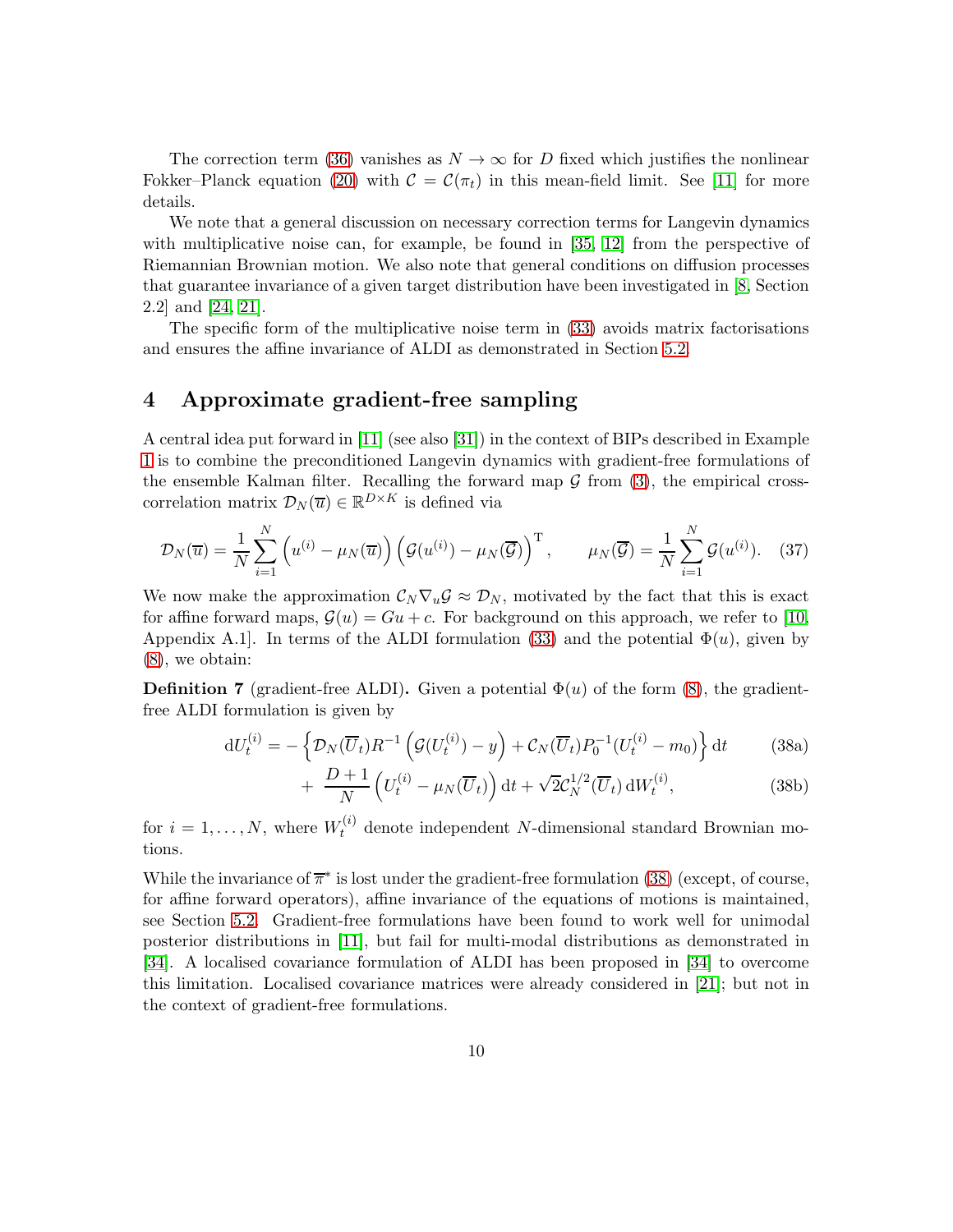# <span id="page-10-0"></span>5 Properties of ALDI

The aim of this section is to analyse some of the properties of the dynamics [\(33\)](#page-7-1), in particular verifying the conditions (i) and (ii) outlined in Section [2.](#page-2-0) The key observation (crucially depending on the correction term  $\frac{D+1}{2} \log |\mathcal{C}_N(\overline{u})|$  to the potential  $\mathcal V$  in [\(30\)](#page-7-2)) is that the corresponding Fokker-Planck equation has the same mathematical structure as its counterpart [\(20\)](#page-5-0) for the mean-field regime:

<span id="page-10-3"></span>**Proposition 8** (linear Fokker–Planck equation). Let  $\overline{U}_t$  satisfy the stochastic evolution equations [\(33\)](#page-7-1) and assume that the time-marginal PDF  $\overline{\pi}_t$  of  $U_t$  is smooth. Then  $\overline{\pi}_t$ satisfies the linear Fokker-Planck equation

<span id="page-10-2"></span>
$$
\partial_t \overline{\pi}_t = \nabla_{\overline{u}} \cdot \left( \overline{\pi}_t \mathcal{A} \nabla_{\overline{u}} \frac{\delta \text{KL}(\overline{\pi}_t | \overline{\pi}^*)}{\delta \overline{\pi}_t} \right). \tag{39}
$$

Proof. The proof can be found in the Appendix. See also the technical report [\[29\]](#page-27-4).  $\Box$ 

Note that the PDF  $\overline{\pi}_t$  in [\(39\)](#page-10-2) is defined on the extended space  $\mathbb{R}^L$ ,  $L = N \cdot D$ , whereas  $\pi_t$  in [\(20\)](#page-5-0) is defined on  $\mathbb{R}^D$ . In contrast to [\(39\)](#page-10-2), the mean field equation (20) is nonlinear since  $\mathcal{C}$ , as defined in [\(22\)](#page-5-1), depends on the solution  $\pi_t$  itself.

#### <span id="page-10-1"></span>5.1 Non-degeneracy and ergodicity

As a first result, we have that property (i) is satisfied for the extended target measure [\(12\)](#page-4-3) on the joint state space  $\mathbb{R}^L$ . This follows directly from Proposition [8:](#page-10-3)

<span id="page-10-4"></span>**Corollary 9** (invariance of the posterior measure). The extended target measure  $(12)$  is invariant for [\(33\)](#page-7-1), that is, if  $\overline{U}_0 \sim \overline{\pi}^*$ , then  $\overline{U}_t \sim \overline{\pi}^*$  for all  $t \geq 0$ .

*Proof.* Observe that  $KL(\overline{\pi}|\overline{\pi}^*)$  is minimised for  $\overline{\pi} = \overline{\pi}^*$ , and hence

$$
\frac{\delta \text{KL}(\overline{\pi}|\overline{\pi}^*)}{\delta \overline{\pi}}\Big|_{\overline{\pi}=\overline{\pi}^*} = 0.
$$

Using [\(39\)](#page-10-2), we immediately see that  $\partial_t \overline{\pi}^* = 0$ , implying the claimed result.

□

Note that  $\bar{\pi}^*$  is not the unique invariant measure for the dynamics [\(33\)](#page-7-1). For instance, if  $\overline{U} = (u^{(1)}, \ldots, u^{(N)})$  with  $u^{(1)} = u^{(2)} = \ldots = u^{(N)}$ , then  $\mathcal{C}_N(\overline{U}) = 0$  and  $u^i - \mu_N(\overline{U}) = 0$ , and hence  $\delta_{\overline{U}}$  (the Dirac measure centred at  $U$ ) is invariant. To ensure favourable ergodic properties, we need to prove that  $\overline{\pi}^*$  is also the unique invariant measure that is reachable by the dynamics from an appropriate set of initial conditions. First, we shall make the following assumption on the potential  $\Phi$ :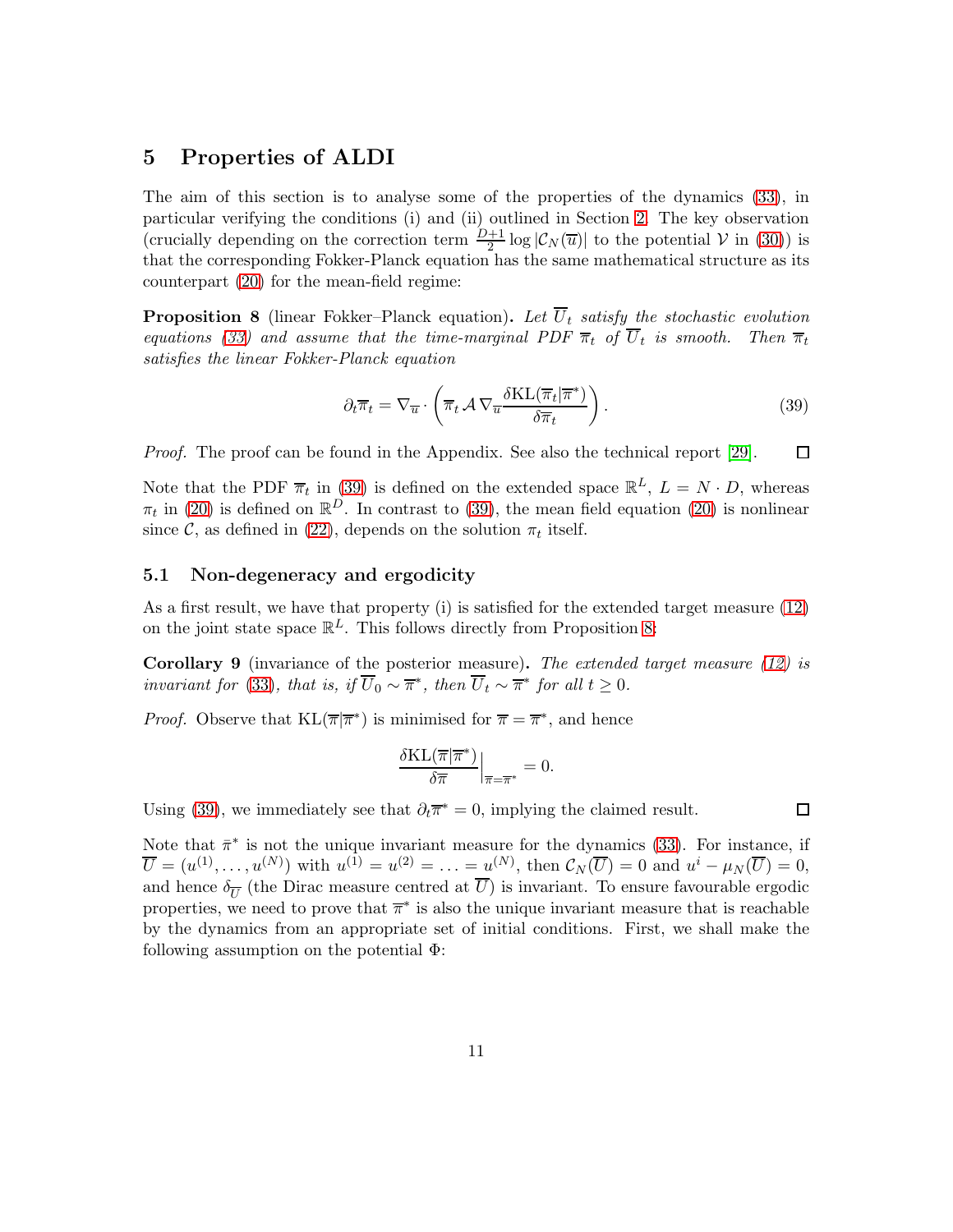<span id="page-11-2"></span>Assumption 10 (regularity and growth conditions on the potential  $\Phi$ ). Assume that  $\Phi \in C^2(\mathbb{R}^D) \cap L^1(\pi^*)$ . Furthermore, assume that there exists a compact set  $K \subset \mathbb{R}^D$  and constants  $c, C > 0$  such that

<span id="page-11-1"></span>
$$
c|u|^2 \le \Phi(u) \le C|u|^2,\tag{40a}
$$

$$
c|u| \le |\nabla \Phi(u)| \le C|u|,\tag{40b}
$$

$$
cI_{D\times D} \le \text{Hess}\,\Phi(u) \le CI_{D\times D},\tag{40c}
$$

for all  $u \in \mathbb{R}^D \setminus K$ .

The bound [\(40c\)](#page-11-1) is to be understood in the sense of quadratic forms. Assumption [10](#page-11-2) is satisfied for target measures with Gaussian tails. Indeed,  $\Phi = \Phi_0 + \Phi_1$  is admissible, where  $\Phi_0(u) = \frac{1}{2}u \cdot Su$  is quadratic (with S strictly positive definite), and  $\Phi_1 \in C_c^{\infty}(\mathbb{R}^D)$  is a smooth perturbation with compact support. We would like to emphasise that Assumption [10](#page-11-2) can be relaxed with minimal effort, but we refrain from doing so for ease of exposition.

Due to the fact that  $\mathcal{C}_N(\overline{u})$  is not uniformly bounded from below on  $\mathbb{R}^L$ , the associated Fokker-Planck operator is not uniformly elliptic and standard ergodicity results are not applicable. However, we have the following non-degeneracy result.

<span id="page-11-0"></span>**Proposition 11** (non-degeneracy of the empirical covariance matrix). Let Assumption [10](#page-11-2) be satisfied and assume that  $\mathcal{C}_N(\overline{U}_0)$  is strictly positive definite. Then [\(33\)](#page-7-1) admits a unique global strong solution, and  $\mathcal{C}_N(\overline{U}_t)$  stays strictly positive definite for all  $t \geq 0$ , almost surely.

*Proof.* The proof rests on the identity  $(32)$  so that  $(33)$  can be written in the form

$$
dU_t^{(i)} = -\mathcal{C}_N(\overline{U}_t)\nabla_{u^{(i)}}\mathcal{V}(\overline{U}_t) dt + \sqrt{2}\mathcal{C}_N^{1/2}(\overline{U}_t) dW_t^{(i)}, \quad i = 1, \dots, N,
$$
 (41)

with the potential  $V$  given by [\(30\)](#page-7-2), making use of the repulsive effect of the term

$$
-\frac{D+1}{2}\log |\mathcal{C}_N(\overline{u})|.
$$

Details can be found in the Appendix.

With Proposition [11](#page-11-0) in place, the proof of the following ergodicity result is relatively straightforward:

<span id="page-11-3"></span>**Proposition 12** (ergodicity). Assume the conditions from Proposition [11,](#page-11-0) and furthermore that  $N > D+1$ . Then the dynamics is ergodic, that is,  $\overline{\pi}_t \to \overline{\pi}^*$  as  $t \to \infty$  in total variation distance.

Proof. The proof can be found in the Appendix.

**Remark 13.** In the case when  $N \leq D$ , ergodicity will not hold, since the dynamics is constrained to a subspace according to the discussion following Definition [5.](#page-7-0) In the case when  $N = D+1$  one can show that the set E defined in [\(45\)](#page-12-1) has two connected components. The dynamics will then be ergodic with respect to  $\overline{\pi}^*$  restricted to one of these, depending on the initial condition. This is acceptable from an algorithmic viewpoint, but we do not treat this case separately for simplicity.

 $\Box$ 

 $\Box$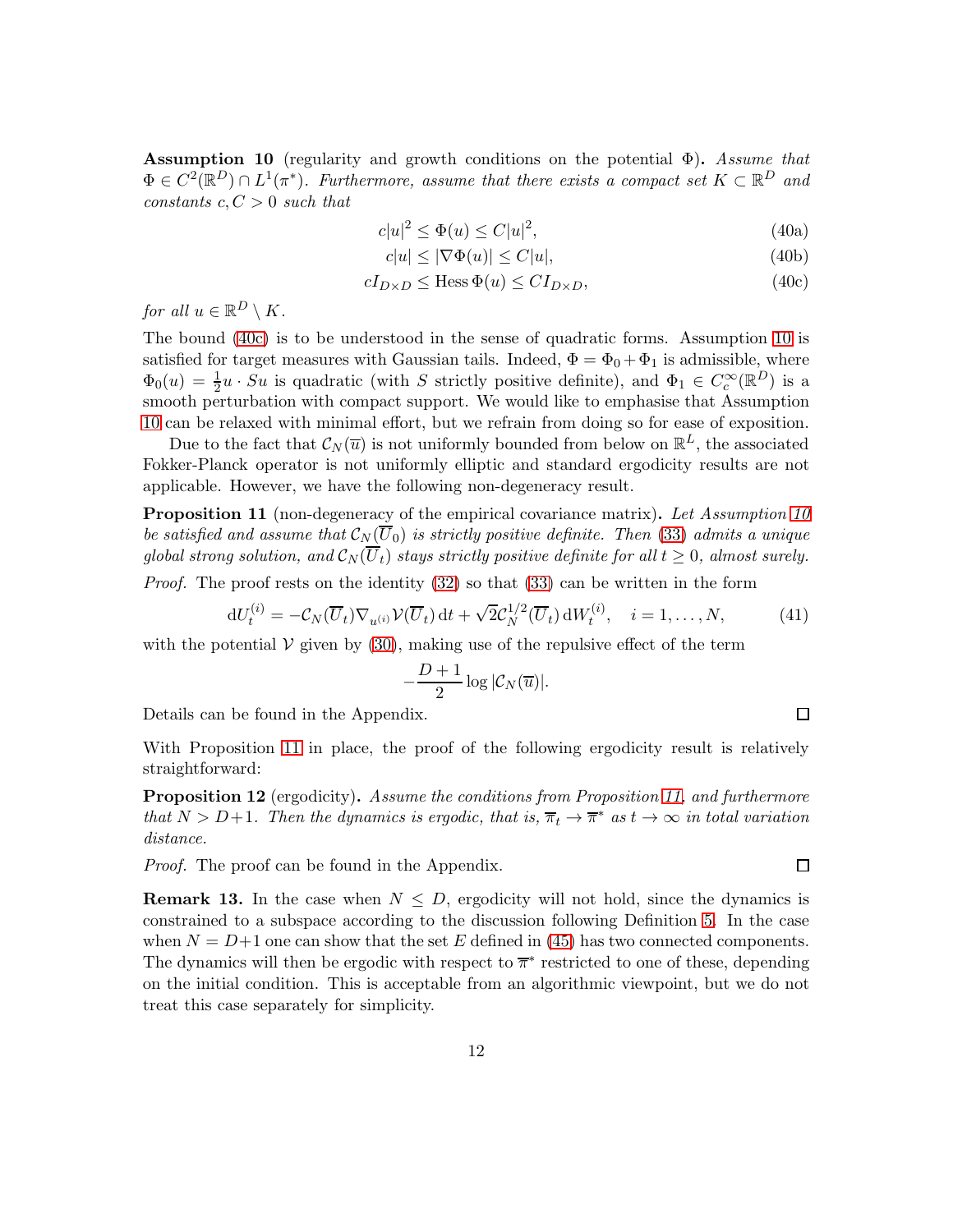#### <span id="page-12-0"></span>5.2 Affine invariance

We show that  $(33)$  and its gradient-free variant  $(38)$  are affine-invariant, in the terminology introduced in [\[13,](#page-26-0) [14\]](#page-26-2) and summarised in Definition [2.](#page-4-0)

**Lemma 14** (affine invariance of ALDI). The Fokker–Planck equation [\(39\)](#page-10-2), its associated interacting particle system [\(33\)](#page-7-1) as well as its gradient-free formulation [\(38\)](#page-9-1) are all invariant under affine transformations of the form [\(13\)](#page-4-1).

*Proof.* We follow the proof of Lemma [4.](#page-5-2) Since  $\mathcal{C}_N(\overline{u}) = M \mathcal{C}_N(\overline{v}) M^T$  we also have

$$
\mathcal{A}(\overline{u}) = (I_{N \times N} \otimes M)\mathcal{A}(\overline{v})(I_{N \times N} \otimes M)^{\mathrm{T}}.
$$
\n(42)

Furthermore,

$$
\nabla_{\overline{v}} \widetilde{f}(\overline{v}) = \nabla_{\overline{v}} f((I_{N \times N} \otimes M)\overline{v} + 1_N \otimes b) = (I_{N \times N} \otimes M)^{\mathrm{T}} \nabla_{\overline{u}} f(\overline{u})
$$
(43)

for functions  $\widetilde{f}(\overline{v}) = f((I_{N\times N}\otimes M)\overline{v} + 1_N\otimes b) = f(\overline{u})$ , and an analogous statement holds for the divergence operator. Finally, equality [\(26\)](#page-6-2) also holds for the Kullback–Leibler divergences over extended state space. Along the same lines, the affine invariance can also be checked directly at the level of the stochastic differential equations [\(33\)](#page-7-1). In particular, it holds that  $\mathcal{C}_N^{1/2}$  $\chi^{1/2}_N(\overline{u}) = M C_N^{1/2}$  $N^{1/2}(\overline{v})$ . Furthermore,

$$
\mathcal{D}_N(\overline{u}) = M \mathcal{D}_N(\overline{v}) \tag{44}
$$

with  $\tilde{\mathcal{G}}(v) = \mathcal{G}(Mu + b)$  and  $\mathcal{D}_N(\overline{v})$  the empirical covariance matrix between v and  $\tilde{\mathcal{G}}(v)$ .<br>This implies the affine invariance of the gradient-free formulation (38). This implies the affine invariance of the gradient-free formulation [\(38\)](#page-9-1).

Remark 15 (path-wise versus distributional affine invariance). Definition [2](#page-4-0) is based on path-wise affine invariance at the level of the SDE [\(10\)](#page-3-0). Path-wise invariance implies affine invariance of the associated time-marginal distributions  $\overline{\pi}_t$ , that is, affine invariance of the implied Fokker–Planck equation. The converse is not true, in general.

#### 5.3 Geometric properties and gradient flow structure

In this section, we place the dynamics [\(33\)](#page-7-1) in a geometric context, viewing (a suitable subset of)  $\mathbb{R}^L$  as a Riemannian manifold when equipped with an appropriate metric tensor. This approach has been pioneered in [\[12\]](#page-26-1); we also recommend the review paper [\[23\]](#page-27-5). Leveraging this perspective, we show that the evolution induced by [\(33\)](#page-7-1) on the set of smooth PDFs can be interpreted as a gradient flow in the sense of [\[16\]](#page-26-8). In the limit as  $N \to \infty$  we formally recover the Kalman-Wasserstein geometry introduced in [\[11\]](#page-26-5).

We restrict our attention to the case  $N > D + 1$  in this section, when the dynamics [\(33\)](#page-7-1) is ergodic on the set

<span id="page-12-1"></span>
$$
E = \left\{ \overline{u} \in \mathbb{R}^L : \mathcal{C}_N(\overline{u}) \text{ is invertible} \right\}
$$
 (45)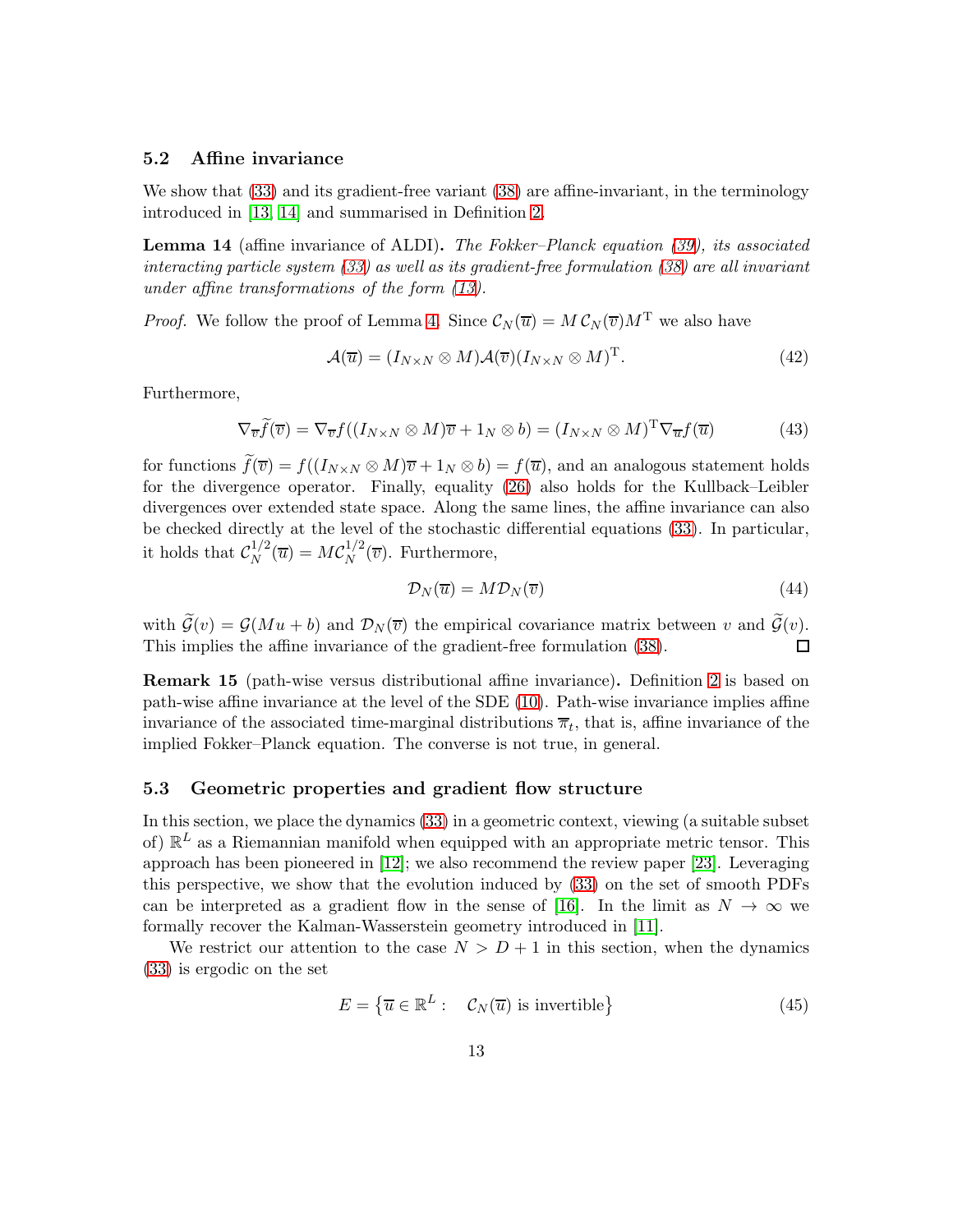according to the results in Section [5.1.](#page-10-1) Extending the framework to the case when  $N \leq$  $D+1$  is subject of ongoing work. We now turn E into an L-dimensional Riemannian manifold by introducing the metric tensor

<span id="page-13-0"></span>
$$
g = (\mathcal{A}^{-1})_{IJ} \, \mathrm{d}u^I \otimes \mathrm{d}u^J,\tag{46}
$$

where  $A$  has been defined in [\(29\)](#page-7-4). Furthermore, here and in the rest of this section, Einstein's summation convention is used.

<span id="page-13-1"></span>Remark 16 (definition of metric tensor). To avoid notational clutter, we have suppressed the coordinates of the individual particles in the expression [\(46\)](#page-13-0). Denoting the  $\gamma$ -th coordinate of the *i*-th particle by  $u^{(i,\gamma)}$  and using a similar convention for A, we can write more explicitly (not using the Einstein convention for clarity)

$$
g = \sum_{i,j=1}^{N} \sum_{\gamma,\sigma=1}^{D} (\mathcal{A}^{-1})_{(i,\gamma),(j,\sigma)} du^{(i,\gamma)} du^{(j,\sigma)} = \sum_{i=1}^{N} \sum_{\gamma,\sigma=1}^{D} (\mathcal{C}_{N}^{-1})_{\gamma\sigma} du^{(i,\gamma)} du^{(j,\sigma)}, \qquad (47)
$$

where the second identity rests on the block-diagonal structure of  $\mathcal{A}$ .

In what follows, we will denote by dvol<sub>g</sub> the Riemannian volume, by  $\nabla_g$  the Riemannian gradient, by  $(W_t^g)$  $t^{g}(t)_{t\geq0}$  Riemannian Brownian motion and by  $d_g$  the geodesic distance on  $(E, g)$ . For more details, we refer to [\[15,](#page-26-9) [20\]](#page-26-10) and, in the context of computational statistics, to [\[23\]](#page-27-5). Using these objects induced by  $g$ , both the SDE [\(33\)](#page-7-1) and the corresponding Fokker-Planck equation [\(39\)](#page-10-2) admit a compact formulation:

**Proposition 17** (Riemmanian interpretation of ALDI). Let  $\overline{\pi}^g$  denote the density of  $\overline{\pi}$ with respect to the Riemannian volume, that is,  $\overline{\pi}^g$  dvol<sub>g</sub> =  $\overline{\pi}$  d $\overline{u}$  and  $\overline{\pi}_*^g$  dvol<sub>g</sub> =  $\overline{\pi}^*$  d $\overline{u}$ . Then the dynamics [\(33\)](#page-7-1) can be written in the form

$$
d\overline{U}_t = \nabla_g \log \overline{\pi}_*^g(\overline{U}_t) dt + \sqrt{2} dW_t^g,
$$
\n(48)

and the Fokker-Planck equation [\(39\)](#page-10-2) can be written in the form

<span id="page-13-2"></span>
$$
\partial_t \overline{\pi}_t^g = \nabla_g \cdot \left( \overline{\pi}_t^g \nabla_g \frac{\delta \text{KL}(\overline{\pi}_t | \overline{\pi}^*)}{\delta \overline{\pi}_t} \right). \tag{49}
$$

Remark 18. Note that the Kullback-Leibler divergence and its functional derivative depend on the measures but not on the respective densities, in contrast to the Onsager operator [\[25,](#page-27-9) [28,](#page-27-10) [30\]](#page-27-11)  $\phi \mapsto -\nabla_g \cdot (\overline{\pi}_t^g \nabla_g \phi)$ .

*Proof.* Using the results from [\[23\]](#page-27-5), in particular the equations  $(46)-(47)$ , the proof of the first statement reduces to verifying that

$$
\partial_J g^{IJ} = \frac{D+1}{N} \left( u^{(i)} - \mu(\overline{u}) \right)_{\gamma}, \tag{50}
$$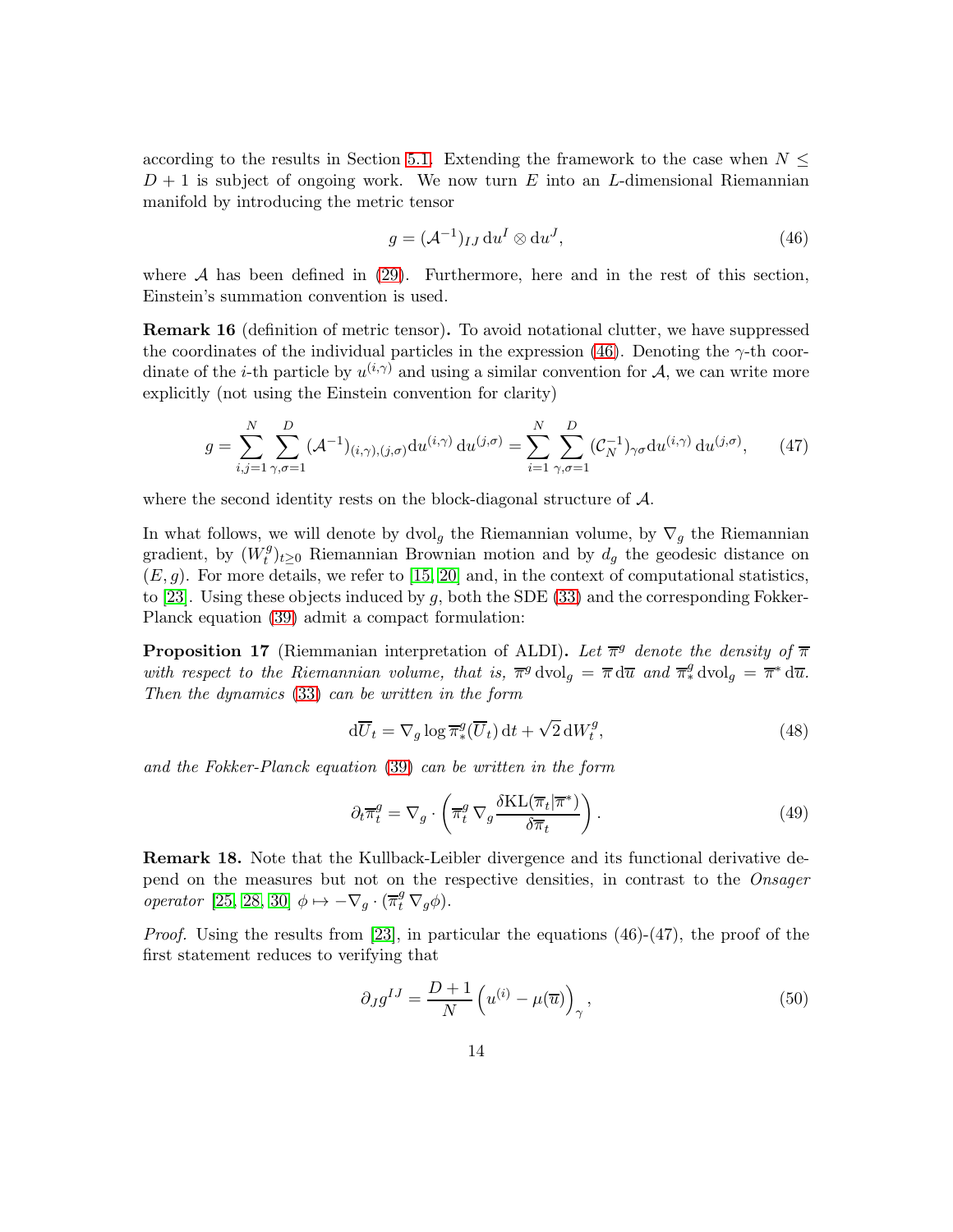where  $g^{IJ}$  stands for the components of the inverse of g, and we have used the notation  $I = (i, \gamma)$  from Remark [16.](#page-13-1) This follows directly from the definition of g and the identity [\(71\)](#page-21-0) giving rise to the drift correction [\(36\)](#page-8-2). Indeed, together with the coordinate expressions

<span id="page-14-2"></span>
$$
\nabla_g \cdot f = \frac{1}{\sqrt{|g|}} \partial_I \left( \sqrt{|g|} f^I \right), \quad (\nabla_g V)^I = g^{IJ} \partial_J V \tag{51}
$$

for vector-valued functions  $f$  and scalar-valued  $V$ , the result follows by direct substitution. For the second statement, note that  $dvol_g = \sqrt{|g|} d\overline{u}$ , and hence  $\overline{\pi}^g = |g|^{-1/2} \overline{\pi}$ . 口

To exhibit the gradient flow structure, we recall that the natural quadratic Wasserstein distance on  $(E, g)$  is given by

<span id="page-14-0"></span>
$$
\mathcal{W}_g^2(\overline{\mu}, \overline{\nu}) = \inf_{\gamma \in \Pi(\overline{\mu}, \overline{\nu})} \int_{\mathbb{R}^L \times \mathbb{R}^L} d_g^2(\overline{u}, \overline{v}) d\gamma(\overline{u}, \overline{v}), \tag{52}
$$

where  $\Pi(\overline{\mu}, \overline{\nu})$  denotes the set of probability measures on  $\mathbb{R}^L \times \mathbb{R}^L$  with marginals  $\overline{\mu}$  and  $\overline{\nu}$ . It is well-known that the evolution [\(49\)](#page-13-2) can be interpreted as gradient flow dynamics of the Kullback–Leibler divergence on the set of probability measures equipped with the distance [\(52\)](#page-14-0), see for instance [\[38,](#page-28-0) Chapter 15] or [\[22\]](#page-26-11). By the Benamou-Brenier formula [\[3\]](#page-25-2), we have the representation

$$
\mathcal{W}_g^2(\overline{\mu}, \overline{\nu}) = \inf_{(\overline{\rho}, \overline{\Phi})} \left\{ \int_0^1 \int_{\mathbb{R}^L} g(\nabla_g \overline{\Phi}_t, \nabla_g \overline{\Phi}_t) d\overline{\rho}_t dt : \right\}
$$
(53a)

<span id="page-14-1"></span>
$$
\partial_t \overline{\rho}_t^g + \nabla_g \cdot (\overline{\rho}_t^g \nabla_g \overline{\Phi}_t) = 0, \quad \overline{\rho}_0 = \overline{\mu}, \ \overline{\rho}_1 = \overline{\nu} \bigg\}, \tag{53b}
$$

where the constraining continuity equation in [\(53b\)](#page-14-1) is to be interpreted in a weak form. In standard coordinates (using the definition [\(46\)](#page-13-0) as well as the formulas [\(51\)](#page-14-2)) we see that

$$
\mathcal{W}_g^2(\overline{\mu}, \overline{\nu}) = \inf_{(\overline{\rho}, \overline{\Phi})} \left\{ \int_0^1 \int_{\mathbb{R}^L} \nabla \overline{\Phi}_t \cdot \mathcal{A} \nabla \overline{\Phi}_t \, d\overline{\rho}_t dt : \, \partial_t \overline{\rho}_t + \nabla \cdot (\overline{\rho}_t \mathcal{A} \nabla \overline{\Phi}_t) = 0, \, \overline{\rho}_0 = \overline{\mu}, \, \overline{\rho}_1 = \overline{\nu} \right\},\tag{54}
$$

revealing a close similarity with the Kalman-Wasserstein distance (here denoted by  $W_{\text{Kalman}}$ ) introduced in [\[11\]](#page-26-5). Indeed, denoting by  $\otimes_{i=1}^N \mu_i$  and  $\otimes_{i=1}^N \nu_i$  the product measures on  $\mathbb{R}^L$ associated to  $\mu, \nu \in \mathcal{P}(\mathbb{R}^D)$ , we formally expect that

$$
\frac{1}{N} \mathcal{W}_g^2(\otimes_{i=1}^N \mu_i, \otimes_{i=1}^N \nu_i) \xrightarrow{N \to \infty} \mathcal{W}_{\text{Kalman}}(\mu, \nu), \tag{55}
$$

assuming that  $\mathcal{C}_N \approx \mathcal{C}(\rho)$  for sufficiently large N, where  $\mathcal{C}(\rho)$  was defined in [\(22\)](#page-5-1). A rigorous passage from  $\mathcal{W}_q$  to the Kalman–Wasserstein distance might be a rewarding direction for future research; we note that a similar analysis (relating the gradient flow structures associated to a finite particle system and its mean-field limit) has been carried out recently in  $|5|$ .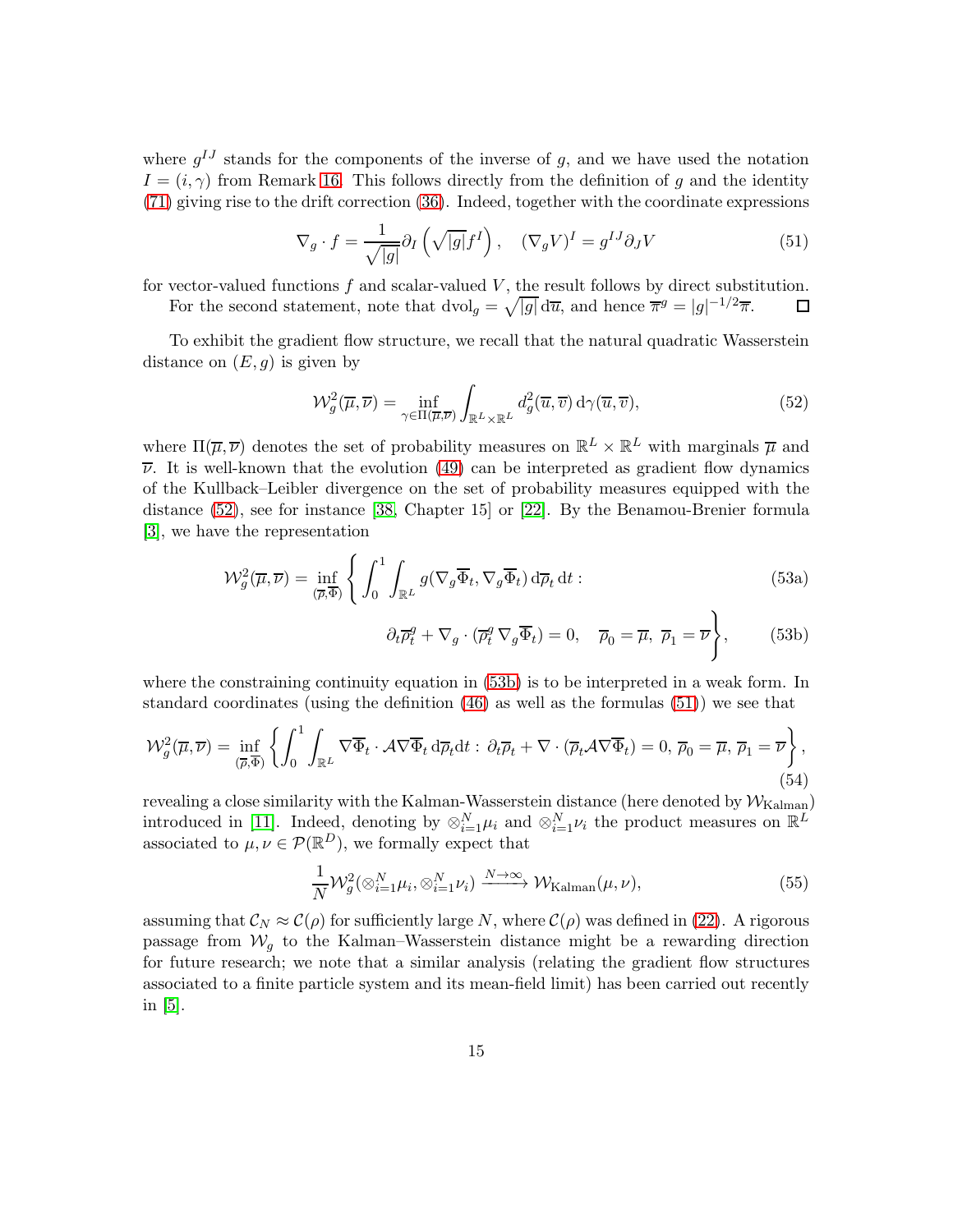# 6 Numerical experiment: A PDE constrained inverse problem

We consider the inverse problem of determining the periodic permeability field  $a(x) > 0$  in the elliptic partial differential equation (PDE)

<span id="page-15-1"></span>
$$
- \partial_x(a(x)\partial_x p(x)) = f(x), \qquad x \in \Omega = [0, 2\pi), \tag{56}
$$

from  $N_y = 10$  observed grid values

<span id="page-15-0"></span>
$$
y_j = p(\mathbf{x}_j) + \eta_j, \qquad \mathbf{x}_j = \frac{2\pi j}{N_y},\tag{57}
$$

 $j = 0, \ldots, N_y - 1$ , of the pressure field p for a given forcing f. Both p and f are assumed to be periodic over the domain  $\Omega$  and the measurement errors  $\eta_j$  in [\(57\)](#page-15-0) are i.i.d. Gaussian with mean zero and variance  $\sigma_R = 0.0001$ . A related 2-dimensional Darcy flow problem has been studied in [\[11\]](#page-26-5). In this paper, we restrict the simulations to the 1-dimensional formulation [\(56\)](#page-15-1) for computational simplicity.

This infinite-dimensional problem is made finite-dimensional by introducing a computational grid

$$
x_i = \frac{2\pi i}{D}, \qquad i = 0, \dots, D - 1,
$$
\n(58)

with  $D = 50$  grid points. Hence [\(56\)](#page-15-1) gets replaced by the finite-difference approximation

<span id="page-15-2"></span>
$$
\frac{a_{i+1/2}(p_{i+1}-p_i) - a_{i-1/2}(p_i-p_{i-1})}{h^2} = f_i,
$$
\n(59)

 $i = 1, \ldots, D$ . Here  $h = 2\pi/D$  denotes the mesh size and  $p_j \approx p(x_j)$ , etc. We also make use of the periodicity and set  $p_D = p_0$  as well as  $f_D = f_0$ .

Since the permeability field should be non-negative, we set

$$
a_{i-1/2} = e^{u_i} \tag{60}
$$

for  $i = 1, \ldots, D$ . The forward problem is now given by the solution  $\{p_i\}_{i=0}^{D-1}$  to [\(59\)](#page-15-2) for given  $\{f_i\}_{i=0}^{D-1}$  and  $\{u_i\}_{i=1}^D$  and its restriction to the observation grid  $\{x_j\}_{j=0}^{N_y-1}$ . We denote this map by  $\mathcal{G}(u)$ , suppressing the dependence on the forcing given by

$$
f_i = \exp\left(-\frac{(2x_i - L)^2}{40}\right). \tag{61}
$$

The measurement error covariance matrix is given by  $R = \sigma_R I_{N_y \times N_y}$ . This completes the description of our forward model [\(3\)](#page-2-2).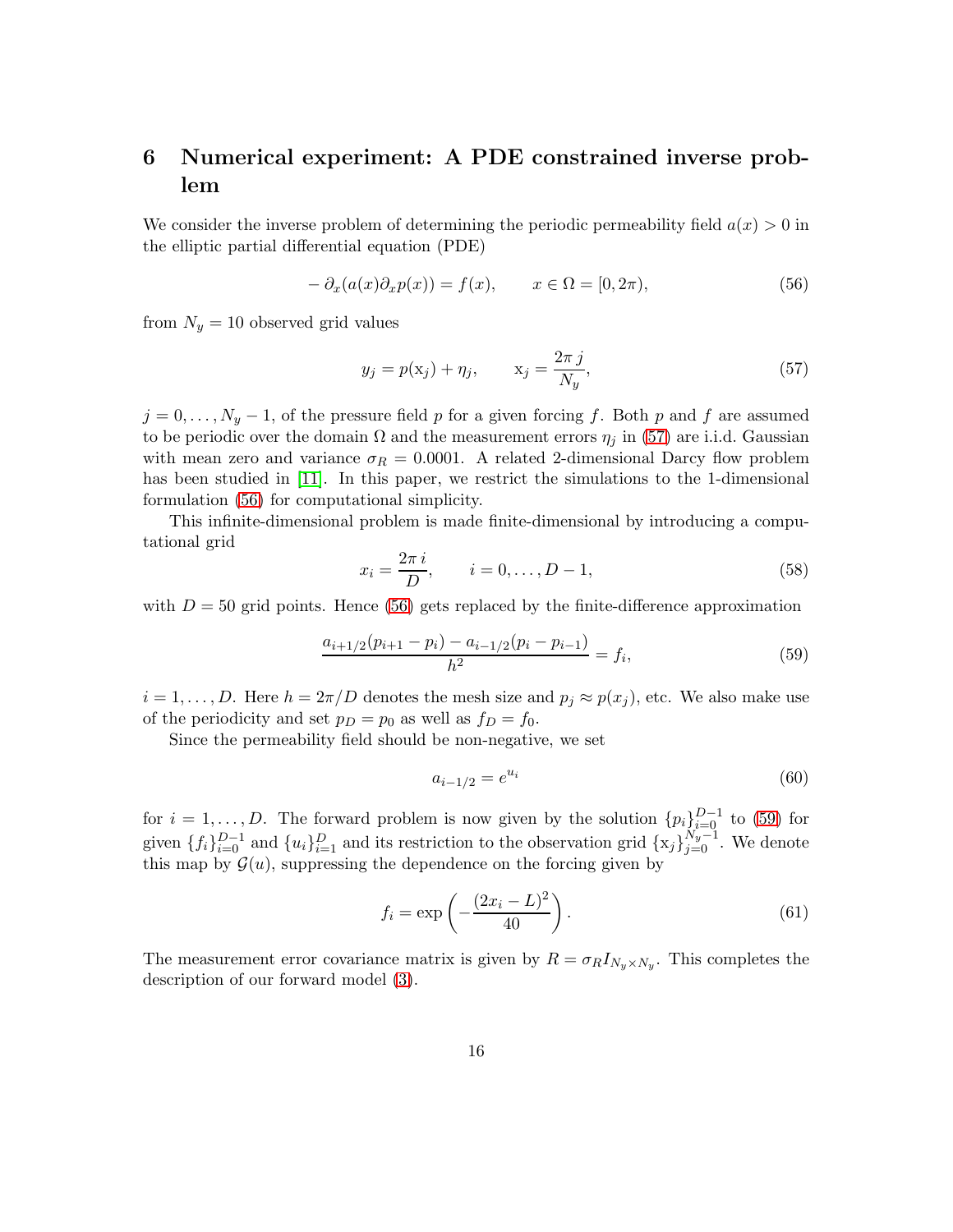The prior distribution on  $u$  is assumed to be Gaussian with mean zero and covariance matrix

$$
P_0 = \frac{h}{4} \Delta_h^2 \tag{62}
$$

where  $\Delta_h$  denotes the standard second-order finite-difference operator over  $\Omega$  with meshsize  $h$  and periodic boundary conditions, that is, the operator defined by the left-hand side of [\(59\)](#page-15-2) with  $a_{i\pm 1/2} = 1$ . The observations [\(57\)](#page-15-0) are generated numerically by solving (59) for the reference permeability field

<span id="page-16-0"></span>
$$
a_{i+1/2} = \exp\left(\frac{1}{2}\sin((i+1/2)h)\right)
$$
 (63)

and setting

$$
y_j = p_i + \eta_j, \qquad i = (j-1)\frac{D}{N_y}, \qquad \eta_j \sim \mathcal{N}(0, \sigma_R), \tag{64}
$$

 $j = 1, \ldots, N_y$ . From [\(63\)](#page-16-0) one can read off the reference vector  $u^{\dagger}$  with entries

$$
u_i^{\dagger} = \frac{1}{2}\sin((i - 1/2)h),\tag{65}
$$

 $i=1,\ldots,D$ .

We implemented the gradient-based ALDI formulation [\(33\)](#page-7-1) as well as the gradient-free ALDI formulation [\(38\)](#page-9-1) using the Euler–Maruyama method with step-size  $\Delta t = 0.01$ over a time interval  $t \in [0, 5]$ . We also implemented both methods with and without the correction term [\(36\)](#page-8-2). The ensemble sizes were taken as  $N = 25, 52, 100, 200$ . Except for the smallest ensemble size, all other choices resulted in non-singular empirical covariance matrices  $\mathcal{C}_N(\overline{U}_t)$ .

We compare the simulation results based on the estimation bias

<span id="page-16-1"></span>
$$
BIAS = \frac{h}{T} \int_{\tau}^{\tau+T} ||\mu_N(\overline{U}_t) - u^\dagger||^2 dt \qquad (66)
$$

and the ensemble spread

<span id="page-16-2"></span>
$$
SPREAD = \frac{h}{T} \int_{\tau}^{\tau+T} \text{trace} (\mathcal{C}_N(\overline{U}_t))
$$
\n(67)

computed along numerical solutions for  $\tau = 4$  and  $T = 2$ . Each experiment was repeated ten times to reduce the impact of random effects. The results can be found in Tables [1](#page-17-0) and [2,](#page-17-1) respectively. It can be seen that the correction term has a profound impact on both the bias as well as the ensemble spread for the smallest ensemble size  $N = 25$ . This effect is largely diminished for the largest ensemble size of  $N = 200$ . We also find that the gradient-free formulation yields results which are essentially indistinguishable from those including the exact gradient while being computationally much more efficient. Finally, the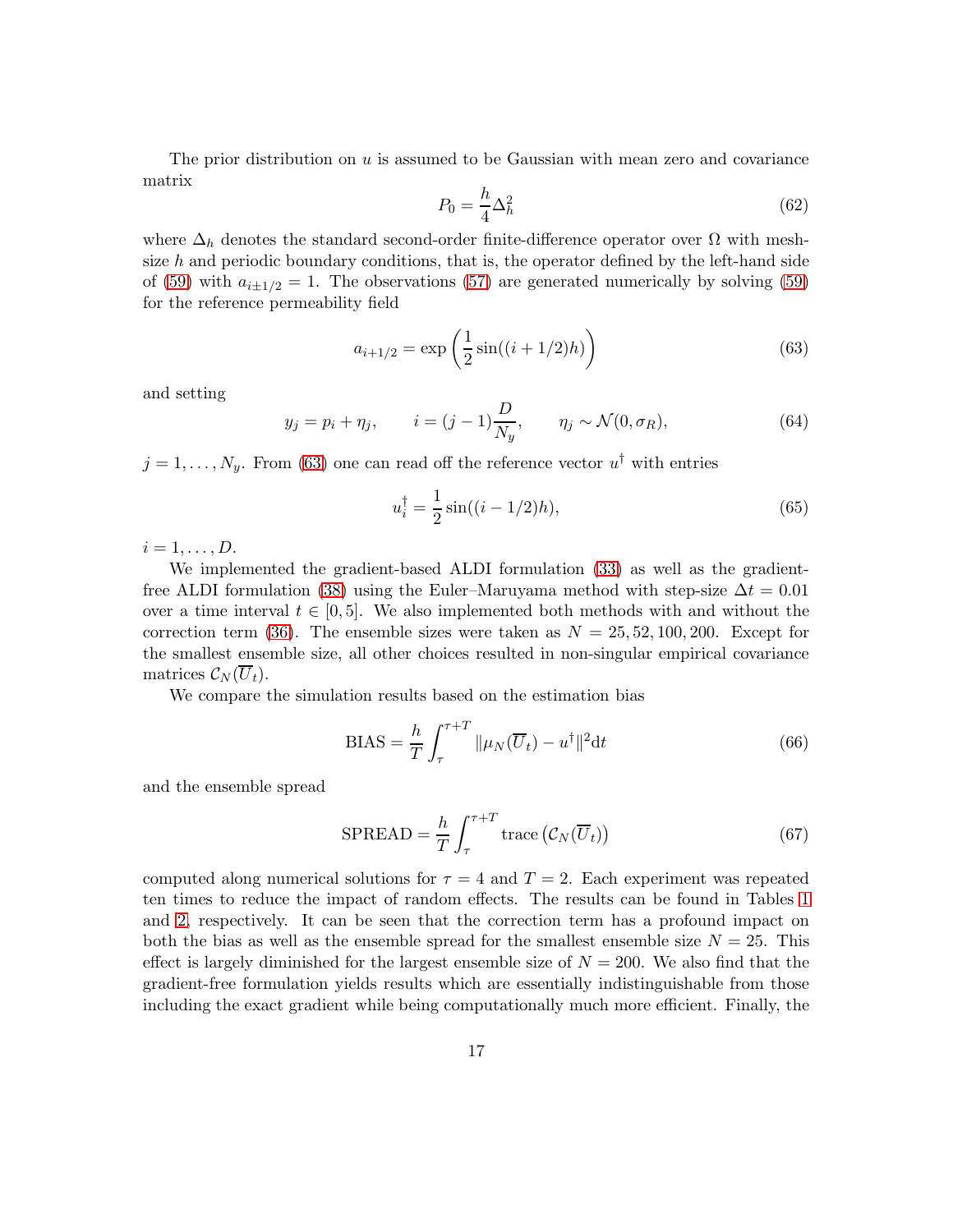| N   | gf & $w/o$ | $gf \& w$ | $g \& w/o$ | g & w  |
|-----|------------|-----------|------------|--------|
| 25  | 0.5286     | 0.4185    | 0.5196     | 0.4155 |
| 52  | 0.4109     | 0.3133    | 0.4032     | 0.3048 |
| 100 | 0.3614     | 0.3229    | 0.3578     | 0.3186 |
| 200 | 0.3145     | 0.3072    | 0.3097     | 0.3018 |

<span id="page-17-0"></span>Table 1: Computed estimation bias [\(66\)](#page-16-1) for ensemble sizes  $N \in \{25, 52, 100, 200\}$  and implementations of ALDI with  $(w)$  and without  $(w/o)$  correction term [\(36\)](#page-8-2) as well as with exact gradient (g) and gradient-free (gf).

| N   | gf & $w/o$ | $gf \& w$ | $g \& w/o$ | $g \& w$ |
|-----|------------|-----------|------------|----------|
| 25  | 0.0109     | 0.0720    | 0.0109     | 0.0728   |
| 52  | 0.0152     | 0.0474    | 0.0150     | 0.0472   |
| 100 | 0.0228     | 0.0441    | 0.0227     | 0.0438   |
| 200 | 0.0332     | 0.0449    | 0.0331     | 0.0448   |

<span id="page-17-1"></span>Table 2: As in Table [1,](#page-17-0) but reporting the results for the ensemble spread [\(67\)](#page-16-2).

results for ALDI indicate that it is entirely sufficient to implement it with  $N = D + 2$ particles; the minimum size required for ergodicity to hold.

In order to provide a better insight into the impact of the correction term [\(36\)](#page-8-2) on the final ensemble distributions we display results for  $M = 25$  and  $M = 200$  in Figures [1](#page-18-0) and [2,](#page-19-0) respectively.

We conclude from this simple experiment that the correction term [\(36\)](#page-8-2) is required for implementations of ALDI whenever the ensemble size is of the order of the dimension of the parameter space or less. The experiments also confirm that gradient-free implementations can offer a computationally attractive alternative to gradient-based implementations of ALDI.

### 7 Conclusions

We have proposed a finite ensemble size implementation of the Kalman–Wasserstein gradient flow formalism put forward in [\[11\]](#page-26-5), which requires the inclusion of a correction term [\(36\)](#page-8-2) due to the multiplicative nature of the noise in the Langevin equations [\(33\)](#page-7-1) [\[29\]](#page-27-4). In addition to sampling from the desired target distribution, it has also been demonstrated that the equations of motion are affine invariant. While ALDI can be used with  $N \leq D$ ensemble members, effectively leading to a linear subspace sampling method, it has also been proven that  $N > D+1$  and a non-singular initial empirical covariance matrix  $\mathcal{C}_N(\overline{U}_0)$ ensure that  $|\mathcal{C}_N(\overline{U}_t)| \neq 0$  for all times and that the equations of motion [\(33\)](#page-7-1) are ergodic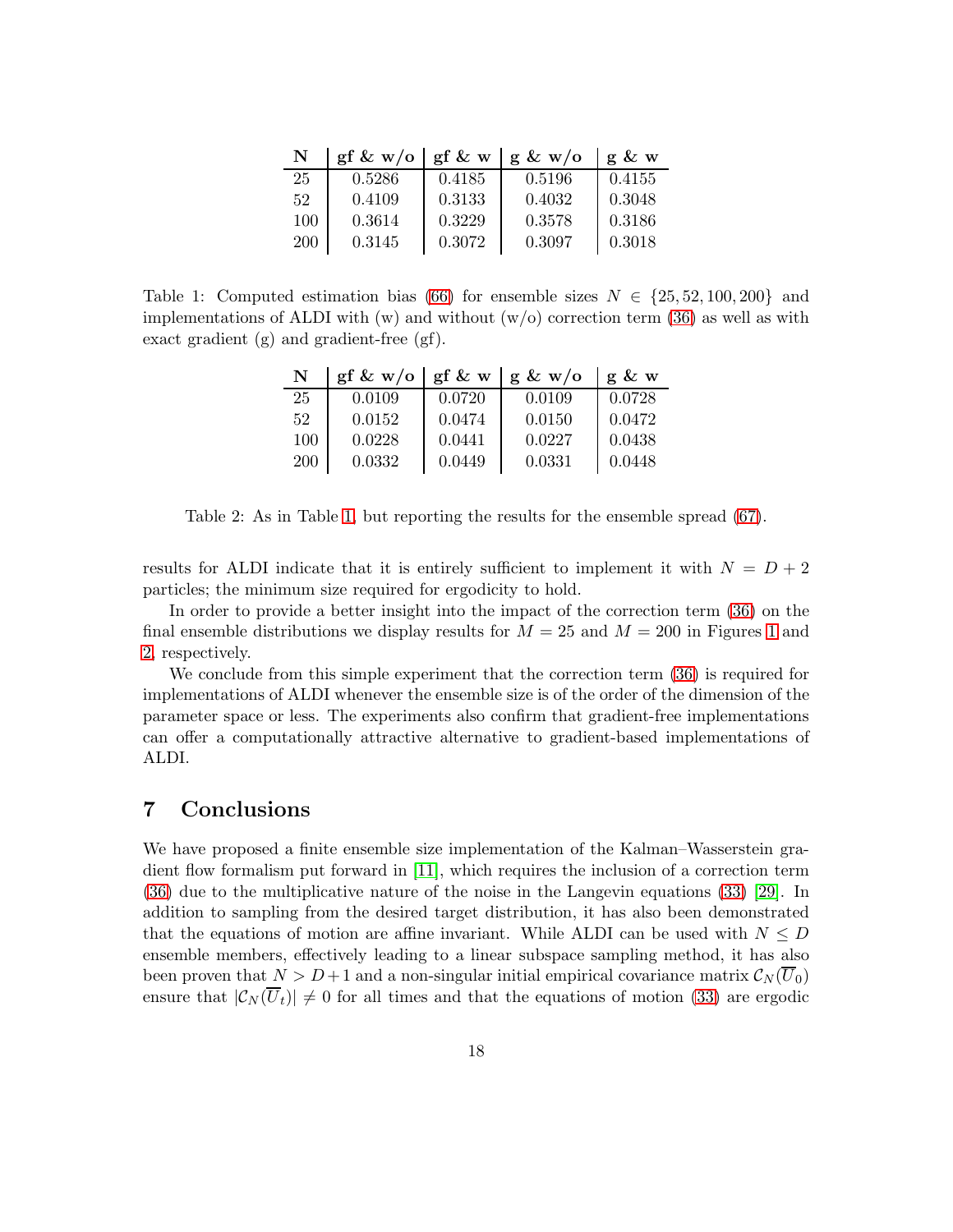

<span id="page-18-0"></span>Figure 1: Displayed are the initial (top row) and final (bottom row) ensembles of the permeability fields  $a(x) = \exp(u(x))$  for  $N = 25$ . The left column is from ALDI without correction term [\(36\)](#page-8-2) while the right column includes the correction term.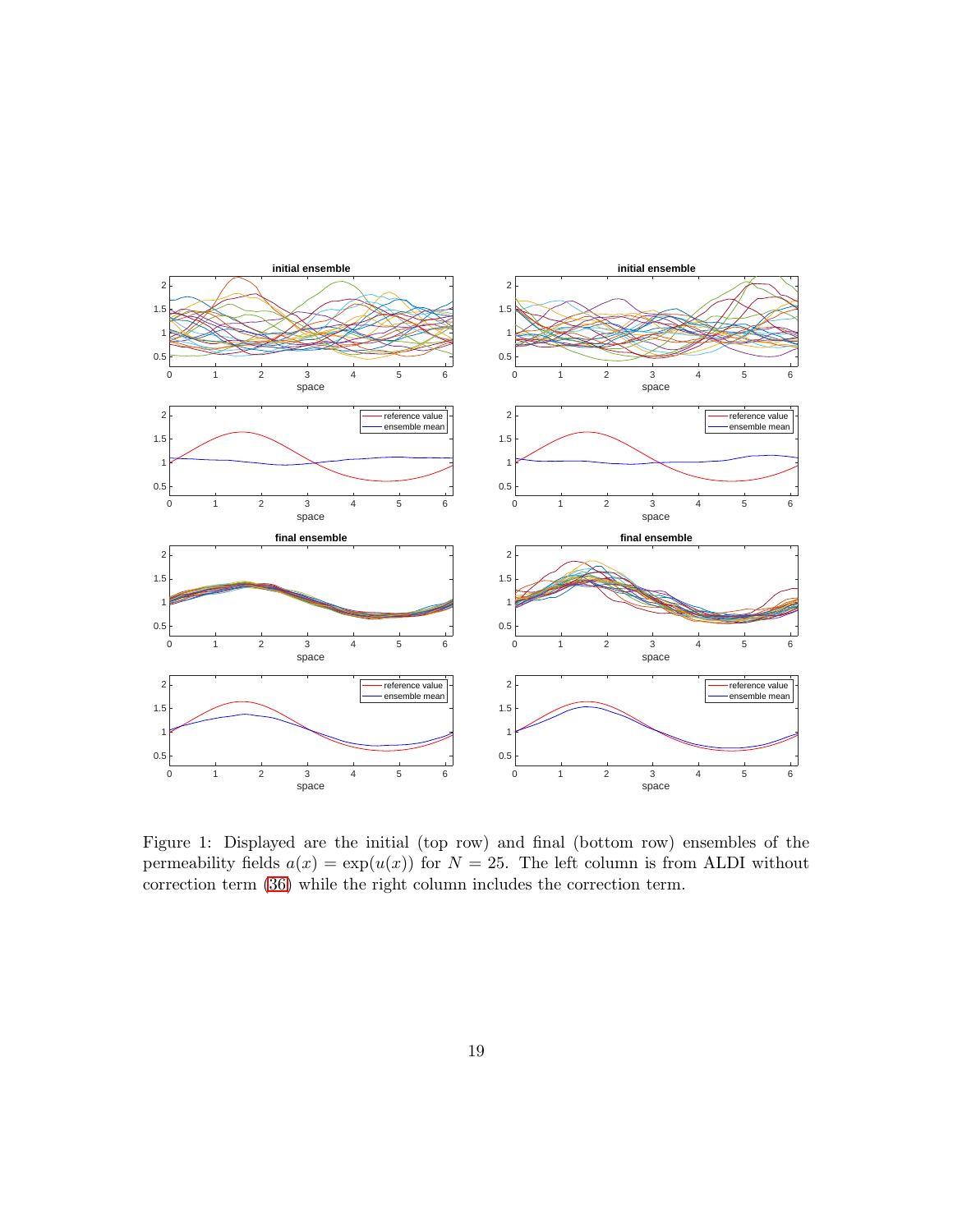

<span id="page-19-0"></span>Figure 2: As in Figure [1,](#page-18-0) except for ensemble size  $N = 200$ .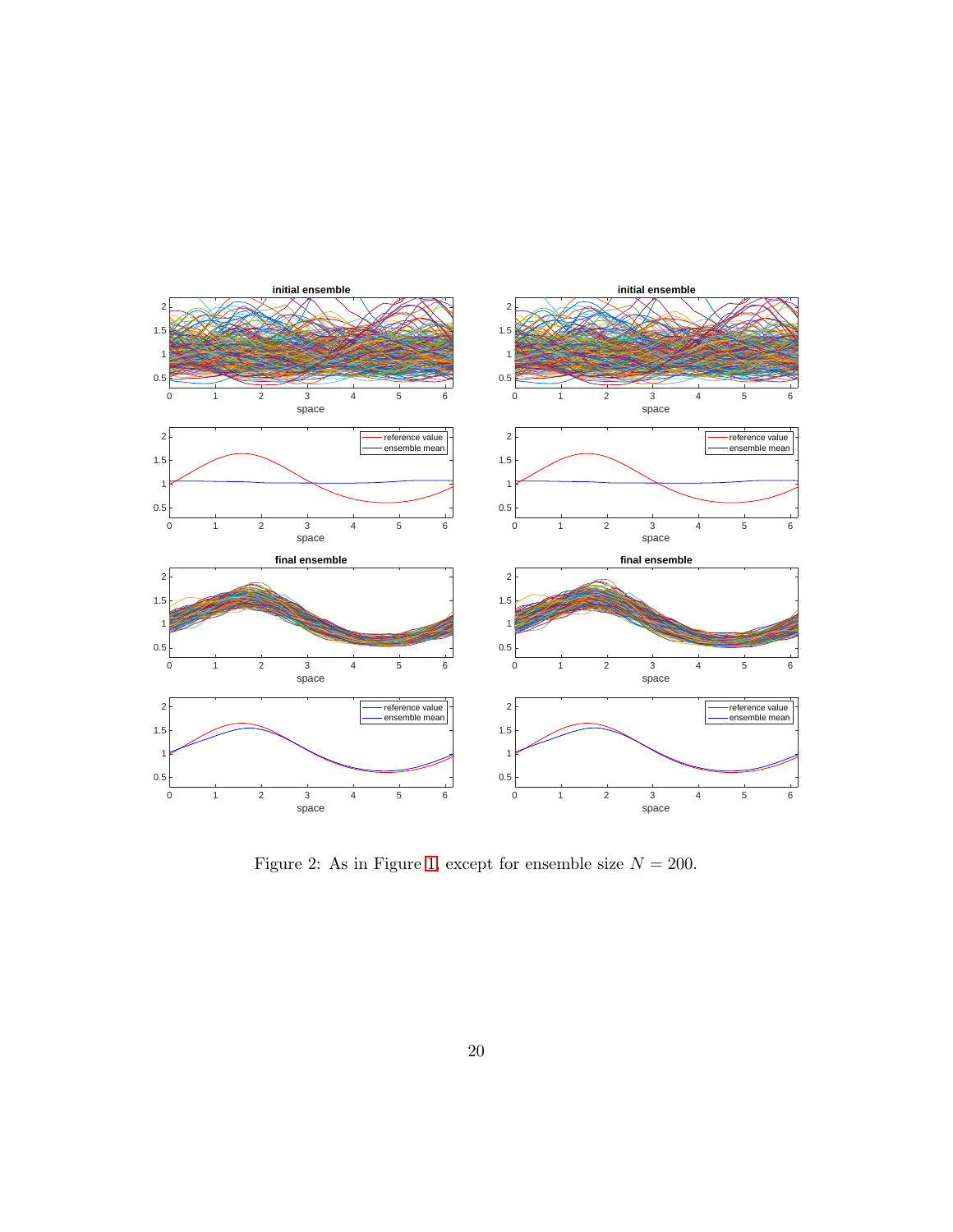with invariant measure  $\overline{\pi}^*$ . Further computational savings can be achieved through the gradient-free implementation [\(38\)](#page-9-1) for BIPs as introduced in Example [1.](#page-2-1) The effectiveness of gradient-free affine invariant sampling methods has been demonstrated for a Darcy flow inversion problem. This example has also demonstrated the significance of the correction term for reducing estimation errors both for  $N < D$  as well as for  $N = \mathcal{O}(D)$  implementations of the ALDI method [\(33\)](#page-7-1).

A numerical issue which has not been studied in this paper is the choice of an efficient time-stepping method for ALDI. In particular, adaptive and semi-implicit time-stepping methods might be necessary whenever the initial distribution  $\pi_0$  is not close to the target measure  $\pi^*$ . This issue has been studied for the related continuous-time ensemble Kalman– Bucy filter in [\[2\]](#page-25-4). Wer also reemphasise that multi-model target distributions might require localised empirical covariance matrices in [\(33\)](#page-7-1) as first suggested in [\[21\]](#page-26-3) and further explored in [\[34\]](#page-27-8).

While this paper has focused on a computational implementation of the Kalman– Wasserstein gradient flows proposed in [\[11\]](#page-26-5), we wish to point out that this gradient flow structure has also become the focus of theoretical studies. We mention in particular [\[7\]](#page-25-5), which provides a rigorous mean field limit with rates in Wasserstein-2 for the linear case, and [\[6\]](#page-25-6), which studies the decay for the mean field limit in Wasserstein-2 in the linear case using explicitly the dynamics of the covariance matrix.

Acknowledgement. This research has been partially funded by Deutsche Forschungsgemeinschaft (DFG) through grants CRC 1294 'Data Assimilation' (project A06) and CRC 1114 'Scaling Cascades'(project A02). We would like to thank Christian Bär, Andrew Duncan, Franca Hoffmann, Andrew Stuart, and Jonathan Weare for valueable discussions related to the sampling methods proposed in this paper.

## Appendix A: Proofs for non-degeneracy and ergodicity

Proof of Proposition [8.](#page-10-3) The Fokker-Planck equation is given by

$$
\partial_t \overline{\pi}_t = \mathcal{L}^\dagger \overline{\pi}_t,\tag{68}
$$

where  $\mathcal L$  denotes the infinitesimal generator of [\(33\)](#page-7-1) and  $\mathcal L^{\dagger}$  refers to its adjoint in  $L^2(\mathbb R^L)$ , given by

$$
\left(\mathcal{L}^{\dagger}\overline{\pi}\right)(\overline{u}) = \sum_{i=1}^{N} \nabla_{u^{(i)}} \cdot \left(\overline{\pi}(\overline{u}) \left\{ \mathcal{C}_{N}(\overline{u}) \nabla_{u^{(i)}} \Phi(u^{(i)}) - \frac{D+1}{N} (u^{(i)} - \mu_N(\overline{u})) \right\} \right) \tag{69a}
$$

$$
+\sum_{i=1}^{N} \nabla_{u^{(i)}} \cdot \{\overline{\pi}(\overline{u}) \nabla_{u^{(i)}} \cdot C_N(\overline{u}) + C_N(\overline{u}) \nabla_{u^{(i)}} \overline{\pi}(\overline{u})\}.
$$
 (69b)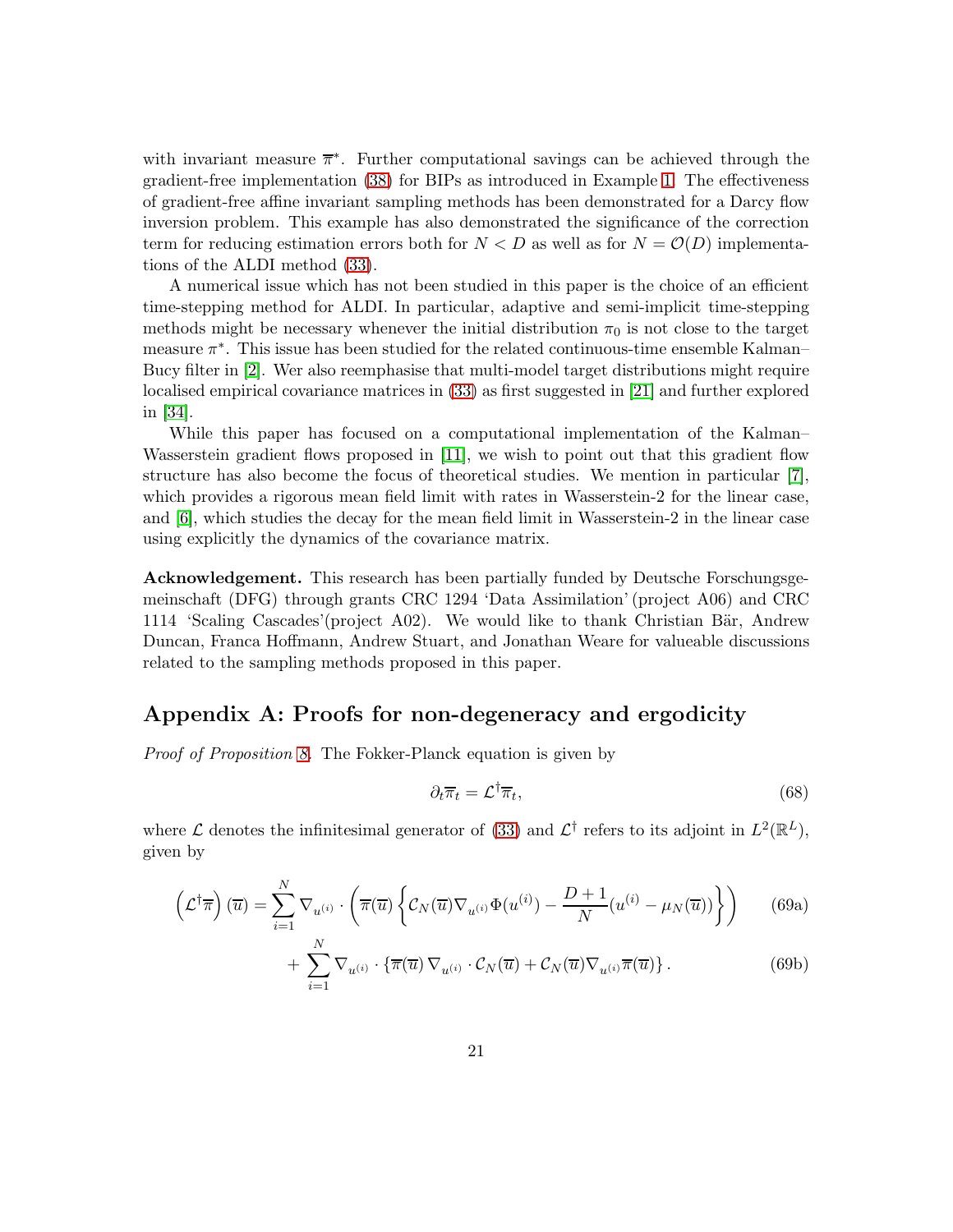See [\[32,](#page-27-0) Chapter 4] and [\[21\]](#page-26-3). Here the divergence of the matrix-valued  $\mathcal{C}_N(\overline{u})$  is componentwise given by (in terms of the notation introduced in Remark [16\)](#page-13-1)

$$
\left\{ \left( \nabla_{u^{(i)}} \cdot \mathcal{C}_N(\overline{u}) \right) \right\}_k = \sum_{\gamma=1}^D \frac{\partial}{\partial u^{(i,\gamma)}} \left\{ \mathcal{C}_N(\overline{u}) \right\}_{k\gamma}, \qquad k = 1, \dots, D. \tag{70}
$$

An explicit calculation [\[29\]](#page-27-4) reveals that

<span id="page-21-0"></span>
$$
\nabla_{u^{(i)}} \cdot \mathcal{C}_N(\overline{u}) = \frac{D+1}{N} (u^{(i)} - \mu_N(\overline{u})) \tag{71}
$$

and the Fokker–Planck operator  $\mathcal{L}^{\dagger}$  reduces to

<span id="page-21-1"></span>
$$
\mathcal{L}^{\dagger}\overline{\pi} = \sum_{i=1}^{N} \nabla_{u^{(i)}} \cdot (\overline{\pi} \mathcal{C}_N \{ \nabla_{u^{(i)}} \Phi + \nabla_{u^{(i)}} \log \overline{\pi} \}) = -\nabla_{\overline{u}} \cdot \left( \overline{\pi} \mathcal{A} \nabla_{\overline{u}} \log \frac{\overline{\pi}^*}{\overline{\pi}} \right)
$$
(72)

from which the desired result follows since

$$
\frac{\delta \text{KL}(\overline{\pi}|\overline{\pi}^*)}{\delta \overline{\pi}} = \log \frac{\overline{\pi}^*}{\overline{\pi}}.
$$
\n(73)

 $\Box$ 

For the proof of Proposition [11](#page-11-0) we start by defining the set

$$
E = \{ \overline{u} \in \mathbb{R}^L : \mathcal{C}_N(\overline{u}) \text{ is invertible} \}.
$$
 (74)

We will use the potential  $\mathcal V$  defined in [\(30\)](#page-7-2) as a Lyapunov function. The key calculation is summarised in the following lemma:

<span id="page-21-4"></span>**Lemma 19.** There exists a constant  $\gamma > 0$  such that

<span id="page-21-2"></span>
$$
(\mathcal{L}\mathcal{V})(\overline{u}) \le \gamma \mathcal{V}(\overline{u}), \quad \overline{u} \in E,
$$
\n<sup>(75)</sup>

where  $\mathcal L$  is the generator of [\(33\)](#page-7-1), that is, the  $L^2(\mathbb{R}^L)$ -adjoint of  $\mathcal L^{\dagger}$  as defined in [\(72\)](#page-21-1).

Proof. It follows from [\(72\)](#page-21-1) that the generator of [\(33\)](#page-7-1) takes the form

<span id="page-21-3"></span>
$$
(\mathcal{L}\mathcal{V})(\overline{u}) = -\sum_{i=1}^{N} \nabla_{u^{(i)}} \Phi(u^{(i)}) \cdot C_N(\overline{u}) \nabla_{u^{(i)}} \mathcal{V}(\overline{u}) + \sum_{i=1}^{N} \nabla_{u^{(i)}} \cdot (\mathcal{C}_N(\overline{u}) \nabla_{u^{(i)}} \mathcal{V}(\overline{u})).
$$
 (76)

For convenience, let us introduce the notation

$$
\mathcal{V}_{\mathcal{C}}(\overline{u}) = -\frac{D+1}{2}\log|\mathcal{C}_N(\overline{u})|, \qquad \mathcal{V}_{\Phi}(\overline{u}) = \sum_{i=1}^N \Phi(u^{(i)}).
$$
 (77)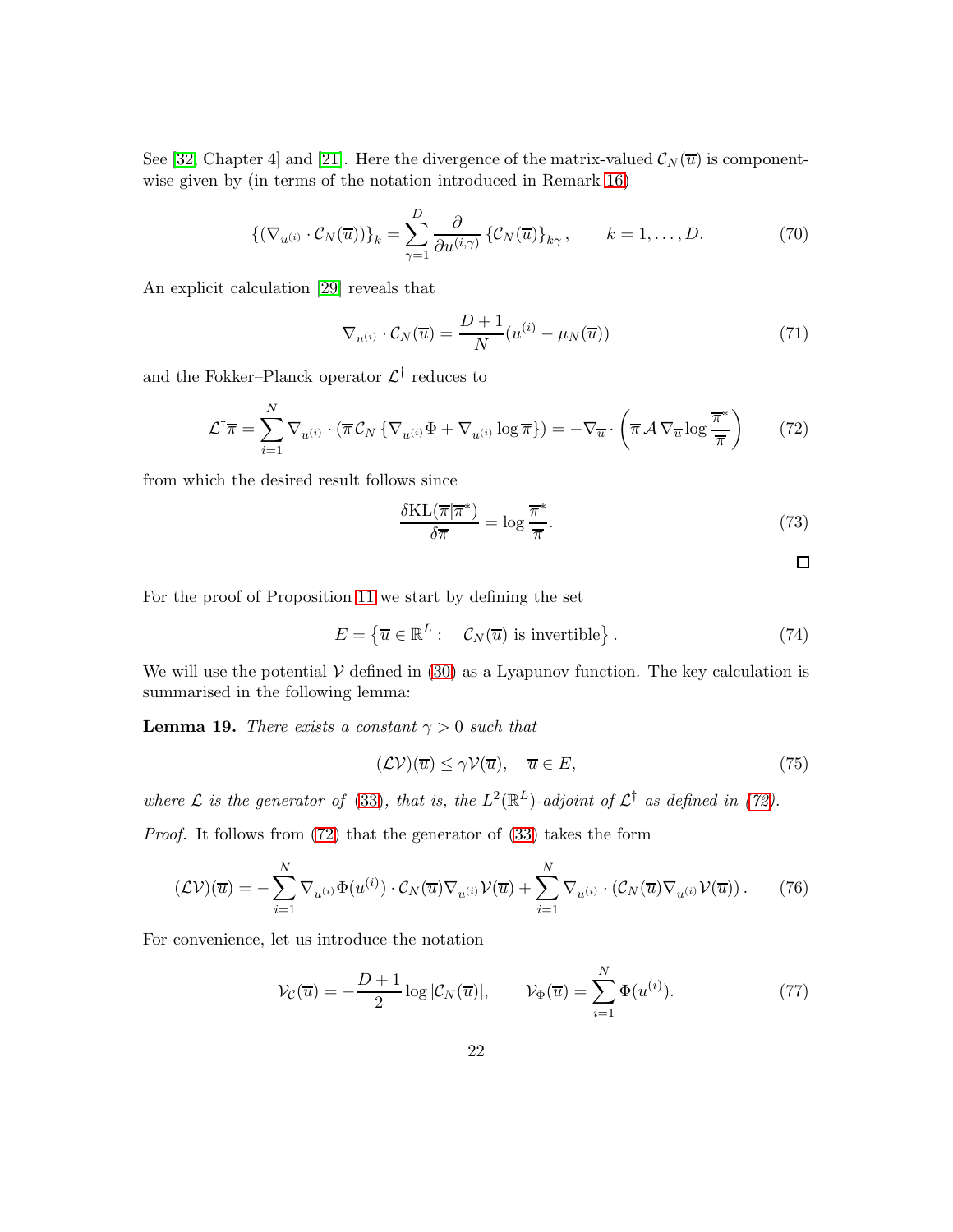Since  $\mathcal L$  vanishes on constants, [\(75\)](#page-21-2) is equivalent to  $\mathcal L V \leq \gamma \mathcal V + \tilde C$  for some constant  $\tilde{C}$ . Here and in the following,  $\tilde{C}$  denotes a generic constant that can change from line to line. Furthermore, by the growth condition on  $\Phi$  there exists a constant  $\tilde{C}$  such that  $-2\mathcal{V}_\mathcal{C} \leq \mathcal{V}_\Phi + \tilde{C}$ . Therefore, it is sufficient to show the bound  $\mathcal{L} \mathcal{V} \leq \tilde{C}(1 + \mathcal{V}_\Phi)$ . In the remainder of the proof, we achieve the latter bound term-wise for the contributions in [\(76\)](#page-21-3).

First note that

$$
\nabla_{u^{(i)}} \log |\mathcal{C}_N(\overline{u})| = \frac{2}{N} \mathcal{C}_N^{-1}(\overline{u}) (u^{(i)} - \mu_N(\overline{u})). \tag{78}
$$

Indeed, again following the notation introduced in Remark [16,](#page-13-1) we have that

$$
\frac{\partial}{\partial u^{(i,\gamma)}} \log |\mathcal{C}_N(\overline{u})| = \left( \frac{1}{|\mathcal{C}_N|} \sum_{\alpha,\beta=1}^D \frac{\partial |\mathcal{C}_N|}{\partial \mathcal{C}_N^{\alpha\beta}} \frac{\partial \mathcal{C}_N^{\alpha\beta}}{\partial u^{(i,\gamma)}} \right) (\overline{u})
$$
\n
$$
= \sum_{\alpha,\beta=1}^D (\mathcal{C}_N^{-1})_{\alpha\beta} \left( \frac{1}{N} \delta_{\alpha\gamma} (u^{(i)} - \mu_N(\overline{u}))_\beta + \frac{1}{N} \delta_{\beta\gamma} (u^{(i)} - \mu_N(\overline{u}))_\alpha \right)
$$
\n(79a)

$$
=\frac{2}{N}\left(\mathcal{C}_N^{-1}(u^{(i)}-\mu_N(\overline{u}))\right)_\gamma,\tag{79c}
$$

using Jacobi's formula for determinants in the second line. For the first term in [\(76\)](#page-21-3) we thus obtain

<span id="page-22-0"></span>
$$
-\sum_{i=1}^{N} \nabla \Phi(u^{(i)}) \cdot C_{N}(\overline{u}) \nabla_{u^{(i)}} \mathcal{V}(\overline{u})
$$
\n(80a)

$$
= -\frac{D+1}{N} \sum_{i=1}^{N} \nabla \Phi(u^{(i)}) \cdot (u^{(i)} - \mu_N(\overline{u})) - \sum_{i=1}^{N} \nabla \Phi(u^{(i)}) \cdot C_N(\overline{u}) \nabla \Phi(u^{(i)}) \tag{80b}
$$

$$
\leq \tilde{C} \left( 1 + \mathcal{V}_{\Phi}(\overline{u}) \right). \tag{80c}
$$

To bound the second term in [\(76\)](#page-21-3), we first notice the estimate

<span id="page-22-1"></span>
$$
\sum_{i=1}^{N} \nabla_{u^{(i)}} \cdot \left( \mathcal{C}_N(\overline{u}) \nabla_{u^{(i)}} \Phi(u^{(i)}) \right) \le \tilde{C} \left( 1 + \mathcal{V}(\overline{u}) \right),\tag{81}
$$

again easily obtained from Assumption [10.](#page-11-2) The other contribution is

$$
\sum_{i=1}^{N} \nabla_{u^{(i)}} \cdot (\mathcal{C}_N(\overline{u}) \nabla_{u^{(i)}} \mathcal{V}_\mathcal{C}(\overline{u})) = -\frac{D+1}{N} \sum_{i=1}^{N} \nabla_{u^{(i)}} \cdot \left(u^{(i)} - \mu_N(\overline{u})\right)
$$
(82a)

$$
=-\frac{(D+1)D}{2N}(N-1).
$$
 (82b)

≤0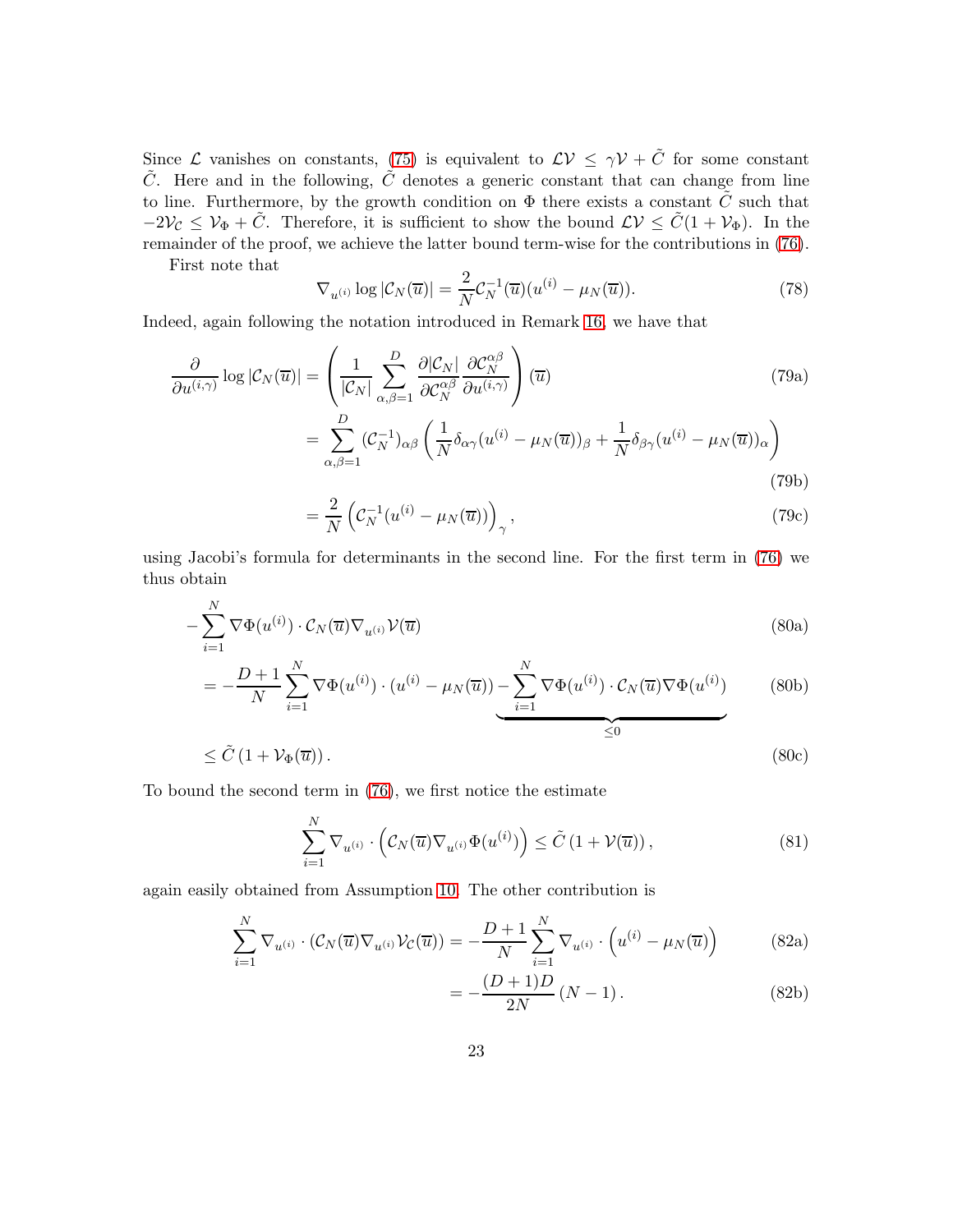Since the result is a constant, we clearly have the required estimate of the form  $\mathcal{LV} \leq \tilde{C}(1+\mathcal{V}_{\Phi})$ . In conjunction with (80) and (81) the claim follows.  $\tilde{C}(1 + V_{\Phi})$ . In conjunction with [\(80\)](#page-22-0) and [\(81\)](#page-22-1) the claim follows.

Proposition [11](#page-11-0) now essentially follows from adapting [\[27,](#page-27-12) Theorem 2.1]. Textbook accounts of similar arguments can be found in [\[17,](#page-26-12) Chapter 5] and [\[9,](#page-26-13) Chapter 2]. For the convenience of the reader we provide a self-contained proof:

*Proof of Proposition [11.](#page-11-0)* The potential  $V$  is bounded from below by the growth condition on  $\Phi$  (see Assumption [10\)](#page-11-2). We can therefore choose a constant  $c_V$  such that  $V_+ := V + c_V$ is nonnegative. Since  $\mathcal{C}_N(\overline{U}_0)$  is assumed to be nondegenerate, there exists  $k_0 \in \mathbb{N}$  such that  $\mathcal{V}_+(\overline{U}_0) < k_0$ . For  $k \geq k_0$ , let us define the sets

$$
E_k = \{ \overline{u} \in E : \quad \mathcal{V}_+(\overline{u}) < k \} \tag{83}
$$

and the stopping times

$$
\tau_k = \inf\{t \ge 0 \; : \overline{U}_t \notin E_k\} = \inf\left\{t \ge 0 : \mathcal{V}_+(\overline{U}_t) = k\right\}.
$$
\n(84)

The stopping times  $\tau_k$  are increasing in k, and so the limit

$$
\lim_{k \to \infty} \tau_k =: \xi
$$

exists in  $[0, +\infty]$ . To prove the claim, it is sufficient to show that  $\mathbb{P}[\xi = +\infty] = 1$ . We now define

<span id="page-23-0"></span>
$$
g(\overline{u},t) := e^{-\gamma t} \mathcal{V}_+(\overline{u}), \quad (\overline{u},t) \in E \times [0,\infty), \tag{85}
$$

where  $\gamma$  is the constant obtained in Lemma [19.](#page-21-4) By using Itô's formula, optional stopping, and the bound [\(75\)](#page-21-2) we see that

$$
\mathbb{E}\left[g(\overline{U}_{t\wedge\tau_k}, t\wedge\tau_k)\right] = g(\overline{U}_0, 0) + \mathbb{E}\left[\int_0^{t\wedge\tau_k} e^{-\gamma s} \left(-\gamma \mathcal{V}_+(\overline{U}_s) + \mathcal{L}\mathcal{V}_+(\overline{U}_s)\right) \mathrm{d}s\right]
$$
(86a)

<span id="page-23-1"></span>
$$
\leq g(\overline{U}_0, 0) = \mathcal{V}_+(\overline{U}_0),\tag{86b}
$$

for any  $t \geq 0$  and  $k \geq k_0$ . On the other hand,

$$
\mathbb{E}\left[g(\overline{U}_{t\wedge\tau_{k}},t\wedge\tau_{k})\right]\geq e^{-\gamma t}\mathbb{E}\left[\mathcal{V}_{+}(\overline{U}_{t\wedge\tau_{k}})\right]
$$
\n
$$
\geq e^{-\gamma t}\left(\mathbb{E}\left[\mathbf{1}_{t<\tau_{k}}\mathcal{V}_{+}(\overline{U}_{t})\right]+\mathbb{P}\left[\tau_{k}\leq t\right]\cdot k\right)\geq e^{-\gamma t}\left(\mathbb{P}\left[\tau_{k}\leq t\right]\cdot k\right),\quad(87b)
$$

where the last estimate uses the fact that  $V_+ \geq 0$ . Combining [\(86\)](#page-23-0) and [\(87\)](#page-23-1), we see that

$$
e^{\gamma t} \mathcal{V}_+(\overline{U}_0) \ge \mathbb{P}\left[\tau_k \le t\right] \cdot k,\tag{88}
$$

for every  $t \geq 0$  and  $k \geq k_0$ . It follows immediately that

$$
\lim_{k \to \infty} \mathbb{P} \left[ \tau_k \le t \right] = 0,\tag{89}
$$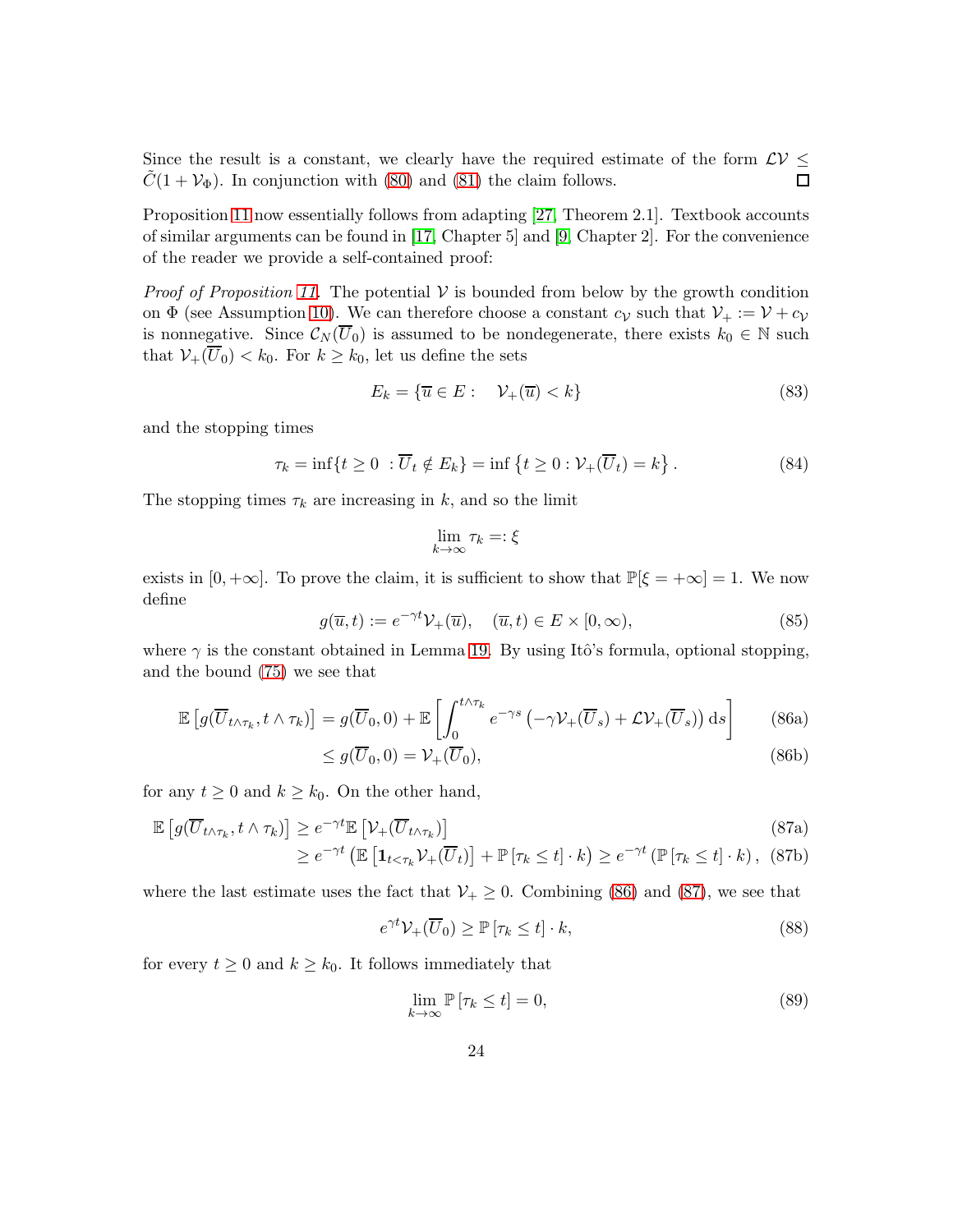and further

<span id="page-24-0"></span>
$$
\mathbb{P}\left[\xi \le t\right] = 0\tag{90}
$$

by monotone convergence. Since [\(90\)](#page-24-0) holds for all  $t \ge 0$ , we conclude that  $\mathbb{P}[\xi = \infty] = 1$ , as required. as required.

For the proof of Proposition [12](#page-11-3) we will need the following lemma:

<span id="page-24-2"></span>**Lemma 20.** Let  $N \geq D + 2$ . Then E is path-connected.

*Proof.* We begin by fixing some additional notation. For  $j \in \{1, \ldots, N\}$ , define the 'leaveone-out' versions of the empirical mean and covariance,

$$
\mu_N^{-j}(\overline{u}) = \frac{1}{N-1} \sum_{\substack{i=1 \ i \neq j}}^N u^{(i)}, \qquad \mathcal{C}_N^{-j}(\overline{u}) = \frac{1}{N-1} \sum_{\substack{i=1 \ i \neq j}}^N (u^{(i)} - \mu_N^{-j}(\overline{u})) (u^{(i)} - \mu_N^{-j}(\overline{u}))^{\mathrm{T}}.
$$
 (91)

Notice the update formula

<span id="page-24-1"></span>
$$
C_N(\overline{u}) = \frac{N-1}{N} C_N^{-j}(\overline{u}) + \frac{N-1}{N^2} (u^{(j)} - \mu_N^{-j}(\overline{u})) (u^{(j)} - \mu_N^{-j}(\overline{u}))^{\mathrm{T}},
$$
(92)

holding for any  $j \in \{1, \ldots N\}$ . Consider now the set

$$
\widetilde{E} := \left\{ \overline{u} \in \mathbb{R}^L : \quad \mathcal{C}_N^{-j} \text{ is invertible for all } j \in \{1, \dots, N\} \right\}. \tag{93}
$$

We see that  $\widetilde{E} \subset E$  since the second term on the right-hand side of [\(92\)](#page-24-1) is positive semidefinite. Importantly, the condition  $N \geq D+2$  ensures that E is nonempty.

Observe that  $E$  has the representation

$$
\widetilde{E} = \left\{ \overline{u} \in \mathbb{R}^L : \prod_{j=1}^N |\mathcal{C}_N^{-j}(\overline{u})| > 0 \right\},\tag{94}
$$

immediately implying that  $\widetilde{E}$  is open. We now show that  $\widetilde{E}$  is dense in  $\mathbb{R}^L$ . To this end, let  $\overline{x} \in \mathbb{R}^L$  and  $\overline{y} \in \widetilde{E}$ . It is sufficient to prove that for every  $\varepsilon > 0$  there exists  $t \in (0, \varepsilon)$ such that  $(1-t)\overline{x}+t\overline{y}\in \widetilde{E}$ . For this, define  $P:\mathbb{R}\to\mathbb{R}$  by

$$
P(t) = \prod_{j=1}^{N} |\mathcal{C}_N^{-j}((1-t)\overline{x} + ty)|,
$$
\n(95)

which is clearly a polynomial. Since  $\overline{y} \in \widetilde{E}$  we have that  $P(1) > 0$ , and so P has only finitely many zeroes. This proves that indeed for all  $\varepsilon > 0$  there exists  $t \in (0, \varepsilon)$  such that  $P(t) > 0$ , and hence  $(1-t)\overline{x} + t\overline{y} \in E$ .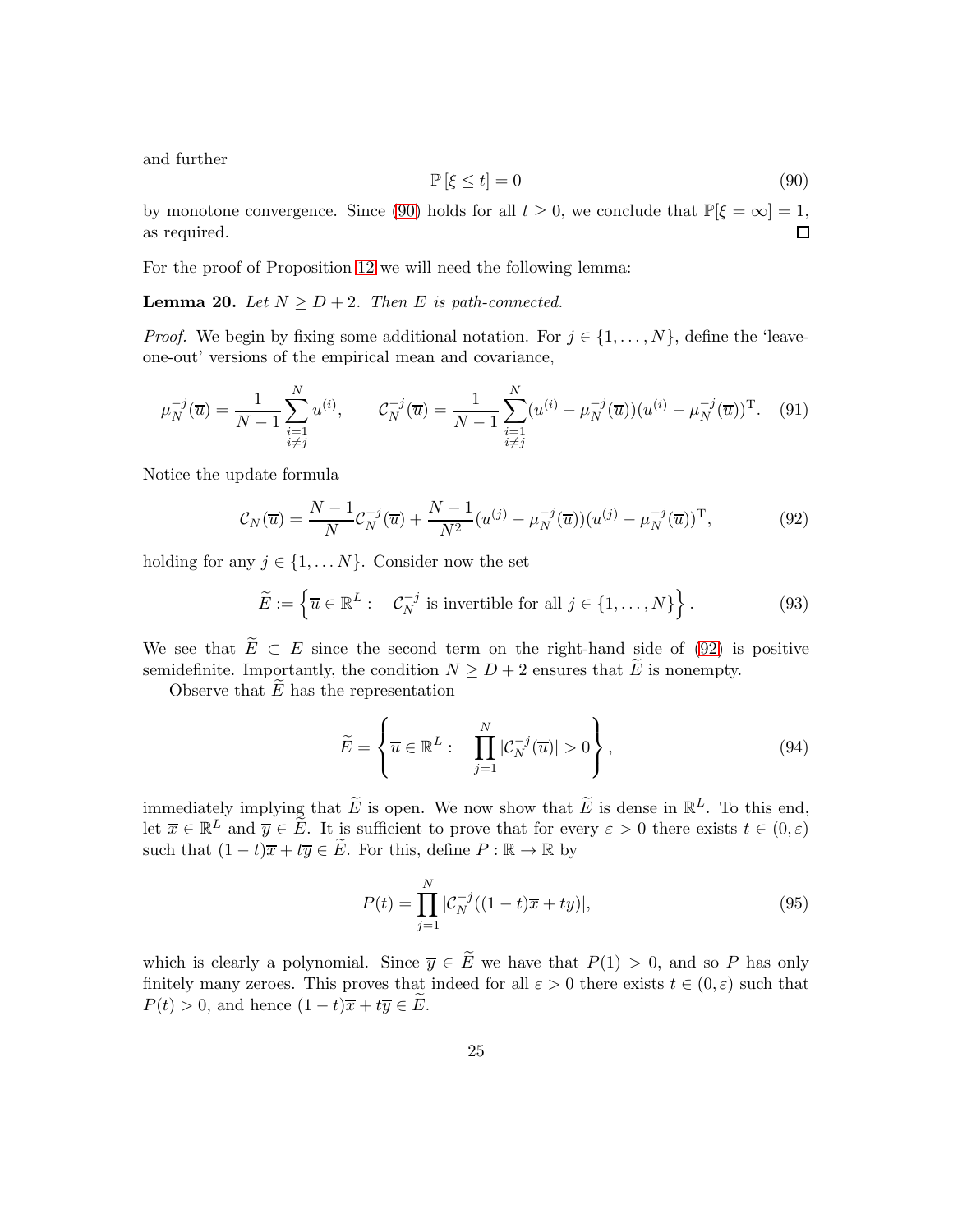We now show how to construct a continuous path between arbitrary  $\overline{x}, \overline{y} \in E$ . By density of  $\widetilde{E}$ , it is enough to find a path between  $\widetilde{x} \in \widetilde{E}$  and  $\widetilde{y} \in \widetilde{E}$  lying in connected neighbourhoods of  $\bar{x}$  and  $\bar{y}$  respectively. Since  $\tilde{E}$  is open, there exist open neighbourhoods  $U_{\widetilde{\pi}}, U_{\widetilde{\eta}} \subset \widetilde{E}$ . It is then sufficient to find points in these neighbourhoods that can be connected by a continuous path. Denoting  $\widetilde{x} = (x^{(1)}, \ldots, x^{(N)})$  and  $\widetilde{y} = (y^{(1)}, \ldots, y^{(N)})$ , we can choose a continuous path  $\gamma^{(1)} : [0,1] \to \mathbb{R}^D$  with  $\gamma^{(1)}(0) = x^{(1)}$  and  $\gamma^{(1)}(1) = y^{(1)}$ , and set  $\overline{\gamma}^{(1)}(t) \equiv (\gamma^1(t), x^{(2)}, \dots, x^{(N)}_s)$ . By [\(92\)](#page-24-1), it is clear that  $\overline{\gamma}^{(1)}(t) \in E$  for all  $t \in [0,1]$ . By density of E we can perturb  $\overline{\gamma}^{(1)}(1)$  in order to ensure that  $\overline{\gamma}^{(1)}(1) \in E$ . We can now proceed iteratively to move the remaining particles using paths  $\overline{\gamma}^{(2)}, \ldots, \overline{\gamma}^{(N)}$  and concatenate them, yielding the required total path. Note that the perturbation of the endpoints  $\overline{\gamma}^{(i)}$  can be chosen arbitrarily small in order to ensure that the final point  $\overline{\gamma}^{(N)}(1)$  is in  $U_{\tilde{y}}$ .  $\Box$ 

*Proof of Proposition [12.](#page-11-3)* Since the diffusion matrix  $\Gamma(\overline{u})\Gamma(\overline{u})^T$  is strictly positive definite on E, E is path-connected by Lemma [20,](#page-24-2) and the process  $(\overline{U}_t)_{t>0}$  admits an invariant measure with strictly positive Lebesgue-density by Corollary [9,](#page-10-4) the process is positively recurrent and irreducible by the result in [\[18\]](#page-26-14). We also refer to [\[37,](#page-28-1) Section 2.2.2.1]. The convergence in total variation distance then follows from [\[26,](#page-27-13) Theorem 6.1]. □

# <span id="page-25-0"></span>References

- <span id="page-25-4"></span>[1] L. Ambrosio, N. Gigli, and G. Savaré. *Gradient flows: In metric spaces and in the* space of probability measures. Springer Science & Business Media, 2008.
- <span id="page-25-2"></span>[2] J. Amezcua, E. Kalnay, K. Ide, and S. Reich. Ensemble transform Kalman-Bucy filters. Q.J.R. Meteor. Soc., 140:995–1004, 2014.
- [3] J.-D. Benamou and Y. Brenier. A computational fluid mechanics solution to the Monge–Kantorovich mass transfer problem. Numerische Mathematik, 84(3):375–393, 2000.
- <span id="page-25-3"></span><span id="page-25-1"></span>[4] K. Bergemann and S. Reich. A localization technique for ensemble Kalman filters. Q. J. R. Meteorological Soc., 136:701–707, 2010.
- <span id="page-25-6"></span>[5] JA Carrillo, MG Delgadino, and GA Pavliotis. A proof of the mean-field limit for λ-convex potentials by Γ-convergence. arXiv preprint arXiv:1906.04601, 2019.
- <span id="page-25-5"></span>[6] J.A. Carrillo and U. Vaes. Wasserstein stability estimates for covariancepreconditioned Fokker–Planck equations. arXiv preprint arXiv:1910.07555, 2019.
- [7] Z. Ding and Q. Li. Ensemble Kalman sampling: Mean-field limit and convergence analysis. arXiv preprint arXiv:1910.12923, 2019.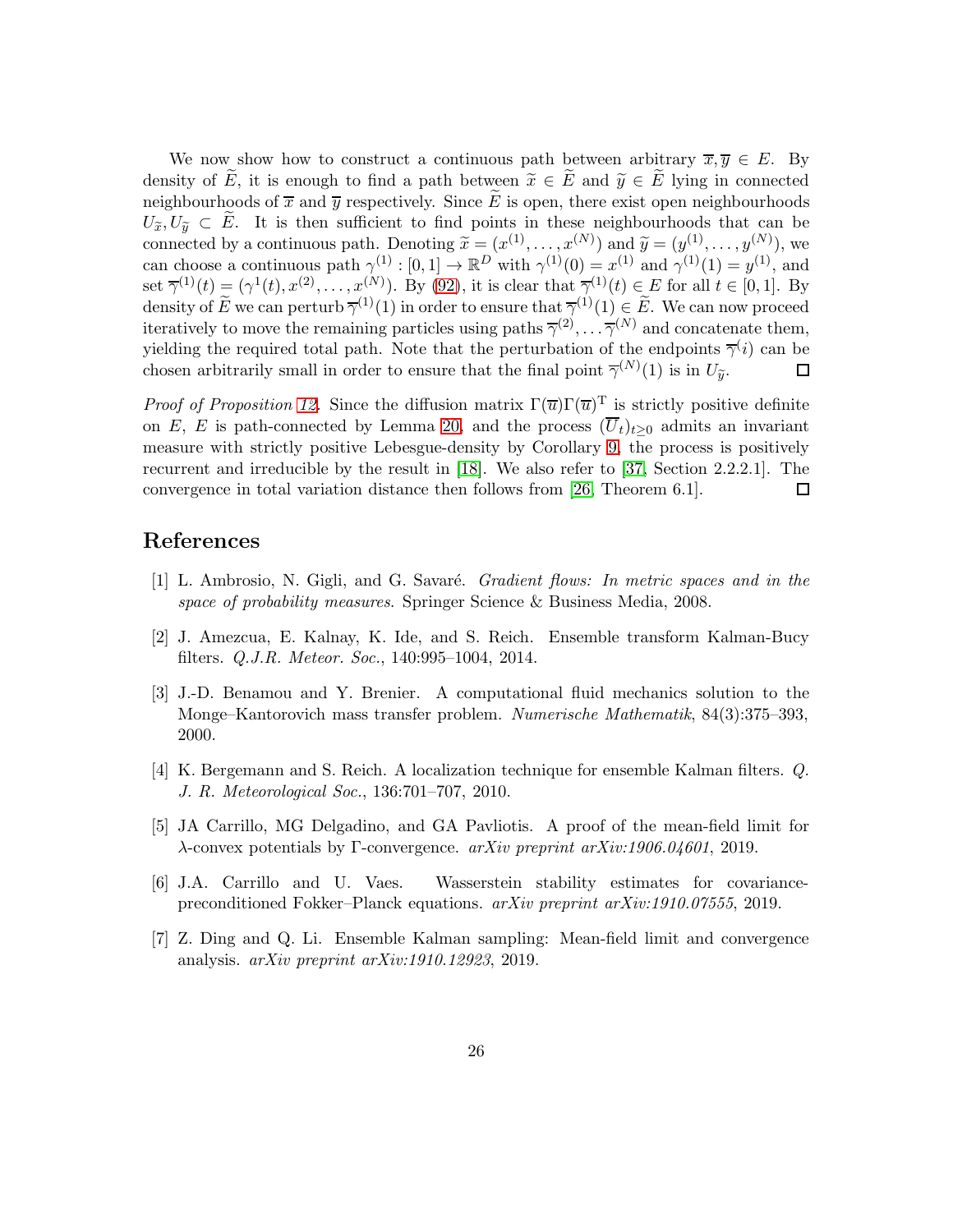- <span id="page-26-7"></span>[8] A.B. Duncan, N. N¨usken, and G.A. Pavliotis. Using perturbed underdamped Langevin dynamics to efficiently sample from probability distributions. Journal of Statistical Physics, 169(6):1098–1131, 2017.
- <span id="page-26-13"></span><span id="page-26-6"></span>[9] A. Eberle. Markov processes. Lecture Notes at University of Bonn, 2009.
- <span id="page-26-5"></span>[10] G. Evensen. Data Assimilation. The Ensemble Kalman Filter. Springer-Verlag, New York, 2006.
- [11] A. Garbuno-Inigo, F. Hoffmann, W. Li, and A.M. Stuart. Interacting Langevin diffusions: Gradient structure and ensemble Kalman sampler. Technical Report arXiv:1903:08866v2, Caltech, 2019.
- <span id="page-26-1"></span><span id="page-26-0"></span>[12] M. Girolami and B. Calderhead. Riemann manifold Langevin and Hamiltonian Monte Carlo methods. J. R. Statist. Soc. B, 73:123–214, 2011.
- <span id="page-26-2"></span>[13] J. Goodman and J. Weare. Ensemble samplers with affine invariance. Comm. Appl. Math. and Comput. Science, 5:65–80, 2010.
- <span id="page-26-9"></span>[14] P. Greengard. An ensemblized Metropolized Langevin sampler. Master's thesis, Courant Institute, New York University, 2015.
- <span id="page-26-8"></span>[15] E. P. Hsu. Stochastic analysis on manifolds, volume 38. American Mathematical Soc., 2002.
- [16] R. Jordan, D. Kinderlehrer, and F. Otto. The variational formulation of the Fokker– Planck equation. SIAM journal on mathematical analysis, 29(1):1–17, 1998.
- <span id="page-26-12"></span>[17] R. Khasminskii. Stochastic stability of differential equations, volume 66. Springer Science & Business Media, 2011.
- <span id="page-26-14"></span><span id="page-26-4"></span>[18] W. Kliemann. Recurrence and invariant measures for degenerate diffusions. The annals of probability, 15(2):690–707, 1987.
- <span id="page-26-10"></span>[19] K. Law, A. Stuart, and K. Zygalakis. Data assimilation: A mathematical introduction. Springer-Verlag, New York, 2015.
- <span id="page-26-3"></span>[20] J.M. Lee. Riemannian manifolds: An introduction to curvature, volume 176. Springer Science & Business Media, 2006.
- [21] B. Leimkuhler, Ch. Matthews, and J. Weare. Ensemble preconditioning for Markov chain Monte Carlo simulations. Stat. Comput., 28:277–290, 2018.
- <span id="page-26-11"></span>[22] S. Lisini. Nonlinear diffusion equations with variable coefficients as gradient flows in Wasserstein spaces. ESAIM: Control, Optimisation and Calculus of Variations, 15(3):712–740, 2009.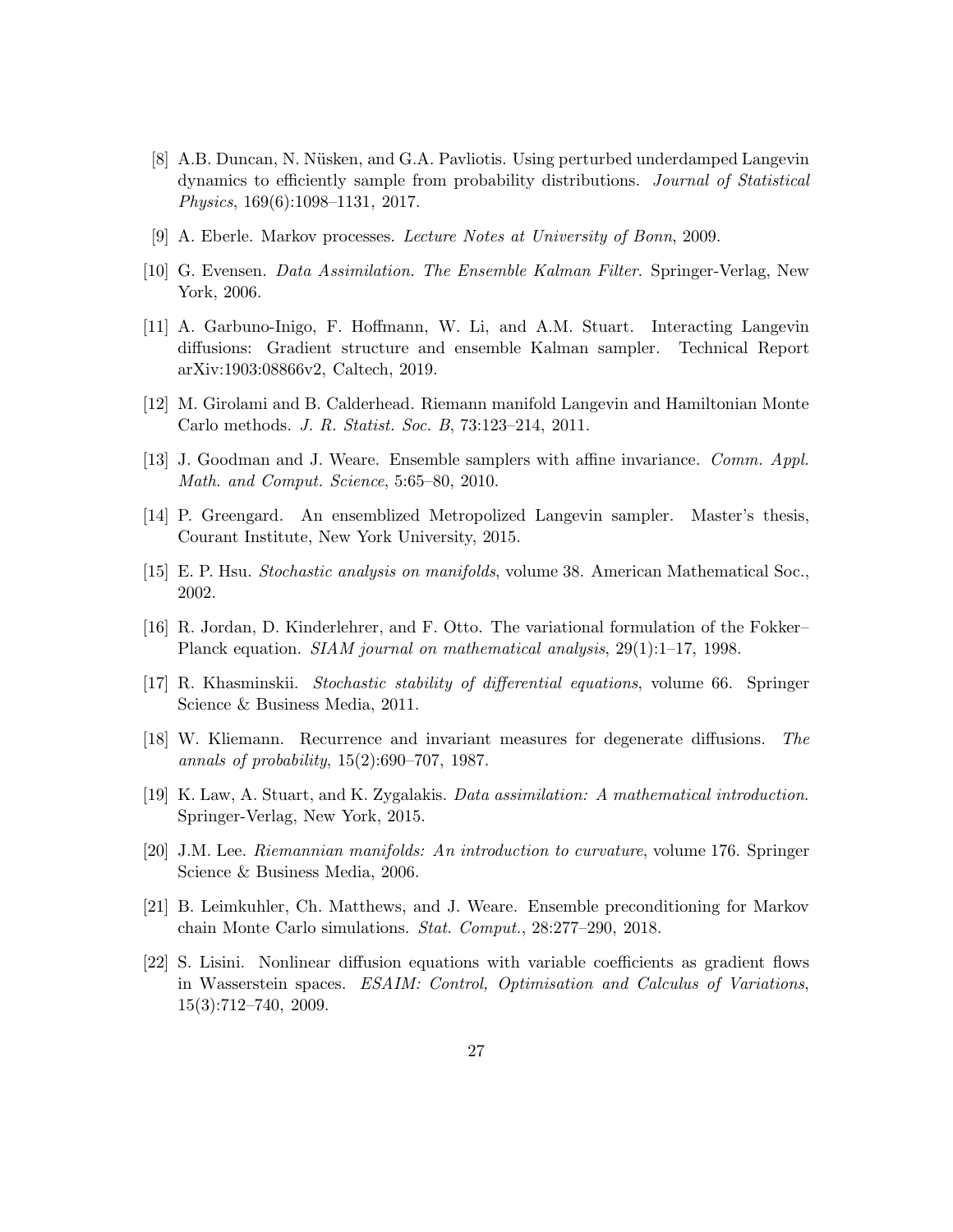- <span id="page-27-6"></span><span id="page-27-5"></span>[23] S. Livingstone and M. Girolami. Information-geometric Markov chain Monte Carlo methods using diffusions. Entropy, 16(6):3074–3102, 2014.
- <span id="page-27-9"></span>[24] Y.-A. Ma, T. Chen, and E. Fox. A complete recipe for stochastic gradient MCMC. In Advances in Neural Information Processing Systems, pages 2917–2925, 2015.
- <span id="page-27-13"></span>[25] S. Machlup and L. Onsager. Fluctuations and irreversible process. ii. systems with kinetic energy. Physical Review, 91(6):1512, 1953.
- <span id="page-27-12"></span>[26] S.P. Meyn and R.L. Tweedie. Stability of Markovian processes ii: Continuous-time processes and sampled chains. Advances in Applied Probability, 25(3):487–517, 1993.
- [27] S.P. Meyn and R.L. Tweedie. Stability of Markovian processes iii: Foster–Lyapunov criteria for continuous-time processes. Advances in Applied Probability, 25(3):518–548, 1993.
- <span id="page-27-10"></span>[28] A. Mielke, D.R.M Renger, and M.A. Peletier. A generalization of Onsagers reciprocity relations to gradient flows with nonlinear mobility. Journal of Non-Equilibrium Thermodynamics, 41(2):141–149, 2016.
- <span id="page-27-4"></span>[29] N. Nüsken and S. Reich. Note on interacting Langevin diffusion: Gradient structure and ensemble Kalman sampler. Technical Report arXiv:1908.10890v1, University of Potsdam, 2019.
- <span id="page-27-11"></span><span id="page-27-7"></span>[30] H.C. Öttinger. Beyond equilibrium thermodynamics. John Wiley & Sons, 2005.
- [31] S. Pathiraja and S. Reich. Discrete gradients for computational Bayesian inference. Journal of Computational Dynamics, 6:236–251, 2019.
- <span id="page-27-3"></span><span id="page-27-0"></span>[32] G.A. Pavliotis. Stochastic processes and applications. Springer–Verlag, New York, 2014.
- [33] S. Reich and C.J. Cotter. *Probabilistic forecasting and Bayesian data assimilation*. Cambridge University Press, Cambridge, 2015.
- <span id="page-27-8"></span>[34] S. Reich and S. Weissmann. Fokker–Planck particle systems for Bayesian inference: Computational approaches. Technical Report arXiv:1911.10832, University of Potsdam, 2019.
- <span id="page-27-2"></span><span id="page-27-1"></span>[35] G.O. Roberts and O. Stramer. Langevin diffusions and Metropolis–Hastings algorithms. Methodol. Comput. App. Probab., 4:337–358, 2003.
- [36] P.J. Rossky, J.D. Doll, and H.L. Friedmann. Brownian dynamics as smart Monte Carlo simulation. J. Chem. Phys., 69:4628–4633, 1978.